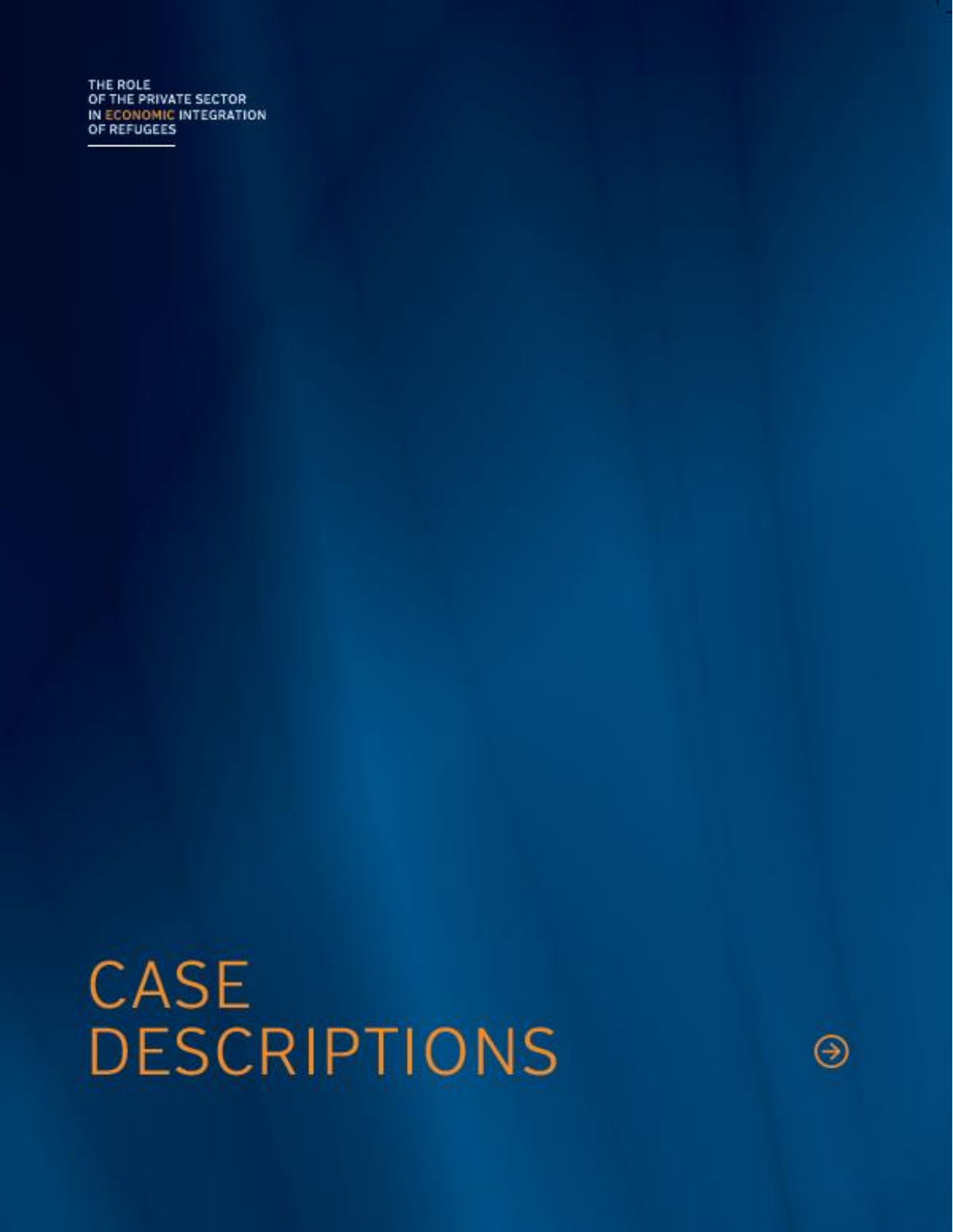# **TABLE OF CONTENTS**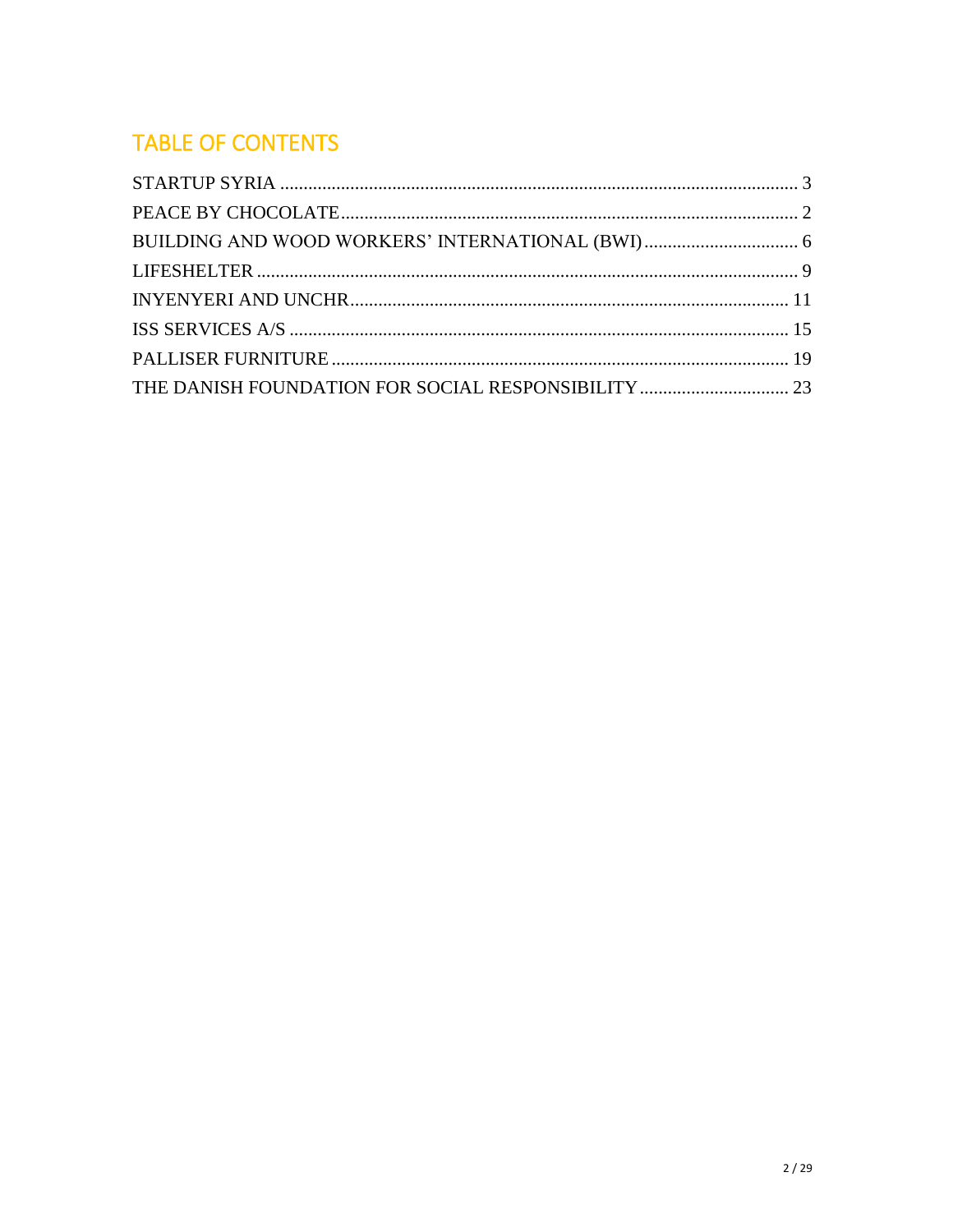## <span id="page-2-0"></span>STARTUP SYRIA

## ENTREPRENEURSHIP IN EXILE, INSIGHTS INTO SYRIAN REFUGEE STARTUPS IN HOST COUNTRIES

By Ahmad Sufian Bayram, Founder, Startup Syria, Author of 'Entrepreneurship in Exile'

*Presented at the workshop on the role of the private sector in economic integration of refugees (Paris, June 11-12, 2019)* 

In a time when refugees are frequently debated in the news as a problem, it is easy to forget the hardship they had been through. Having escaped destruction, traumas, and even death, they arrive at their host countries with determination to make the most of their new home, and many have gone on to achieve their ambition in becoming entrepreneurs.

This book, Entrepreneurship in Exile, is built on data a study examining hundred Syrian refugees entrepreneur's views and experiences to spot the light on them, the challenges it faces, the potential it has and the uncertain future that lies ahead. It provides a stark reminder that, given the right circumstances, refugees can contribute to the local society and economy of the host country.

The principal message of this report is that in spite of the hardships experienced by Syrian refugee entrepreneurs in host countries, many have taken the initiative to start their own businesses. Governments and international organizations should consider assisting entrepreneurs in their endeavors to better secure their future. Given sufficient up-front support and smart governmental policies, entrepreneurs' efforts can yield substantial social and economic dividends.

Syrian entrepreneurs, like the wider population of Syria, have fled the country to seek sanctuary around the world. Having taken their ideas and ambitions with them, they have met with mixed success in their new homes. Some have managed to create new start-ups and thrive in innovationfriendly environments, while others have grappled with a range of challenges that make it harder for small and medium-sized enterprises to get off the ground.

Despite the severe conditions in which refugees and immigrants live, they have shown incredible strength and resilience. Many have worked hard to achieve their ambitions, becoming refugee and immigrant entrepreneurs.

The report also offers insight into what can be divided into three main categories of entrepreneurs in exile: entrepreneurs based in refugee camps, entrepreneurs in urban areas, and portfolio entrepreneur. Participants in each of these categories have faced circumstances that either facilitated or obstructed the establishment of new businesses.

The efforts of Syrian entrepreneurs have turned the neighborhoods of 6th October City, Egypt, into bustling corridors of Syrian restaurants and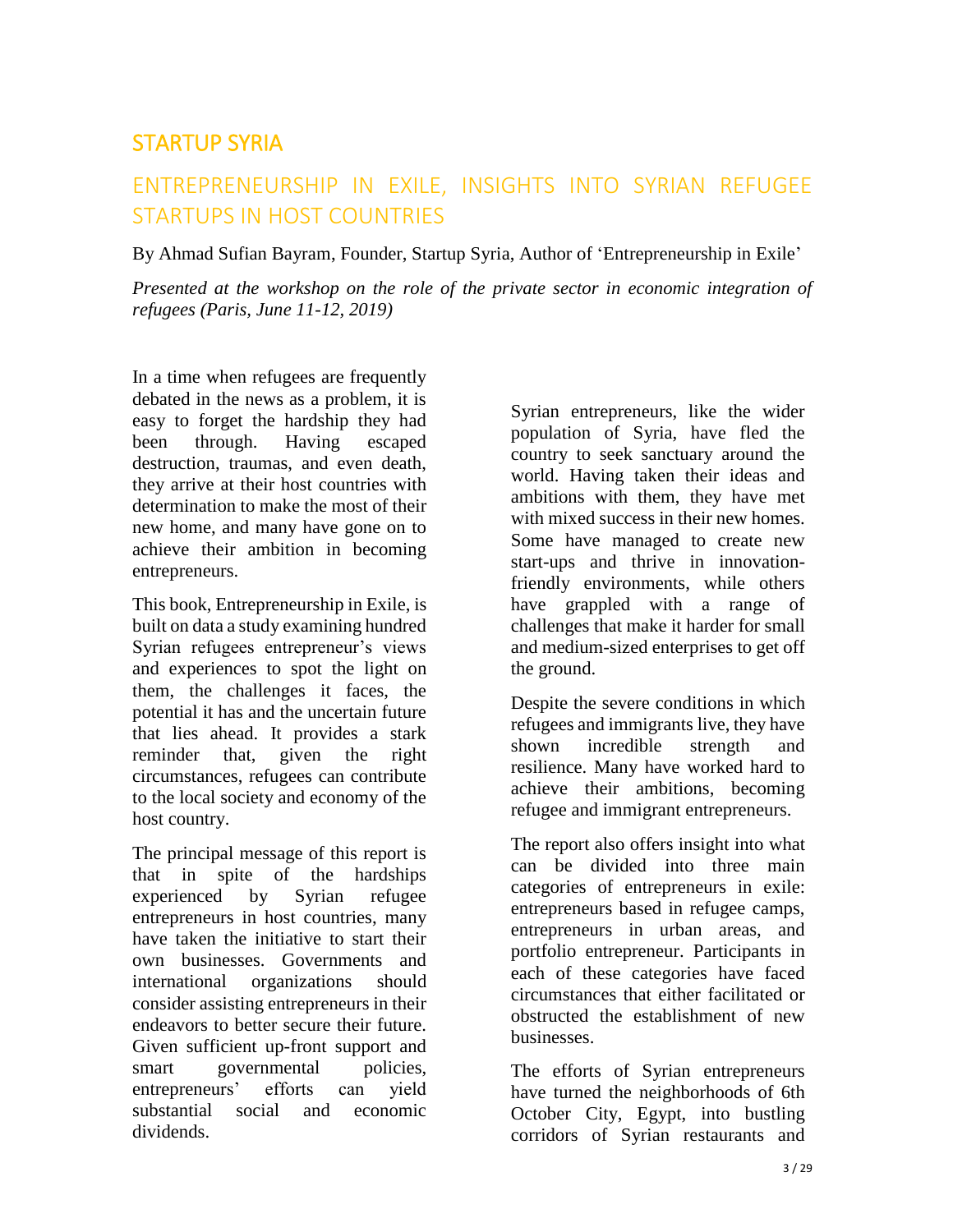grocery stores (the area is now called "Little Damascus"). In Turkey, a total of 8,367 new Syrian companies were founded in 2017, up from a mere 157 in 2012, and 800 Syrian industrial establishments have relocated to operate in Jordan.

Syrian entrepreneurs in host countries contribute to a wide range of sectors. The most common industry for the selfemployed among those surveyed was general services, with 28.5 percent of participants having opened businesses such as restaurants, grocery stores, barber shops, etc. The second most common sector, with 27.8% of start-ups surveyed, was information technology (IT)— the sector that includes main technological applications— along with administrative services.

Syrian women are gradually embracing entrepreneurship and establishing small businesses to earn a living. Across all host countries, 17.22 percent of displaced Syrian women participate in entrepreneurship, a significant improvement over female participation in Syria before the crisis. However, this figure changes from country to country. For example, in Turkey, that number stands at 16.1 percent, while in Lebanon it is up to 29.4 percent.

Refugees have an entrepreneurship rate that outpaces their economic contributions. The Zaatari refugee camp in Jordan is home to more than 4,500 refugee entrepreneurs. This means that 12.5 percent of refugees there are entrepreneurs, while only 4.5 percent of the Jordan-born population is. The entrepreneurship rate among Syrians living in Turkey is meager at 1.26 percent, compared with Turkey's overall entrepreneurship rate of 9.40 percent in 2016.

Identifying the critical challenges faced by Syrian refugee start-ups is essential

to gain a better understanding and insight into the strengths and weaknesses of the social and economic entrepreneurial environment. Additionally, it can aid in developing ways to overcome obstacles and thus help foster entrepreneurship.

Based on the study, ten main challenges were identified: travel restrictions, complex regulatory policies, banking and financial services limitations, the struggle for living stability, limited funding and investing options, language and cultural barriers, psychosocial background and trauma, social exclusion, unfamiliar business environments, and an uncertain future.

To address those challenges, the report offers a list of recommendations based on both the experience of entrepreneurs and the expertise of business people, NGO leaders, financial experts, and others who have either worked with refugee entrepreneurs or were part of efforts to help them create businesses include; providing entrepreneurs with supportive regulatory policies, supporting Syrian entrepreneurs to get access to fund and banking services, introducing entrepreneurs to local business environments and key players in startup ecosystems, and building refugees supportive environments.

This report, Entrepreneurship in Exile, demonstrates why any debate about refugees should be conducted with an eye on what refugees can contribute to the local society and economy of the host country. It provides a stark reminder that, given the right circumstances, Syrian refugees are ready to integrate and start a new life. Given sufficient up-front support and smart governmental policies, entrepreneurs' efforts can yield substantial social and economic dividends.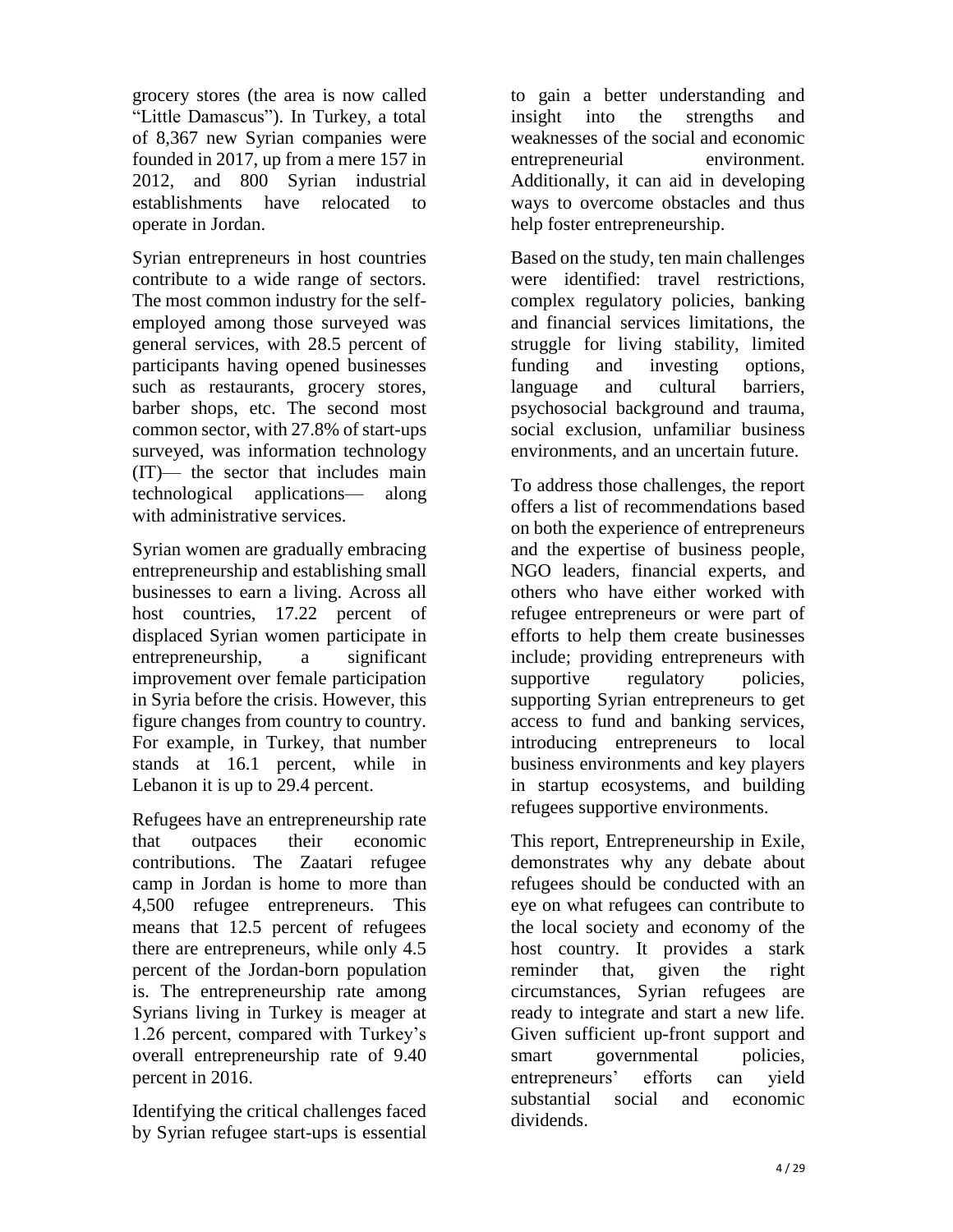# Biographies of Author:

#### *Ahmad Sufian Bayram*

#### *Founder, Startup Syria, Author of 'Entrepreneurship in Exile'*

Ahmad Sufian Bayram is a social entrepreneur, author, and strategy and creative leader in technology. Since 2012, Ahmad has been supporting hundreds of Syrians to gain access to entrepreneurship opportunities and build a supportive environment.

Ahmed is the Middle East and Africa Regional Manager at Techstars; a worldwide network that helps entrepreneurs succeed with a portfolio of over 1,500 companies, Techstars operates in 150 countries. He is also Jusoor's entrepreneurship program manager, an adviser in the Techfugees Board, and Entrepreneur in Residence at Aliqtsadi. He also co-chairs several programs with the aim to support startup founders in the Middle East and has an advising role at several startups and non-profit organizations. Ahmad has published "Entrepreneurship In Conflict Zones" book, highlighting the experiences and needs of Syrian entrepreneurs inside the country during the conflict and second book "Entrepreneurship in Exile" insights into Syria refugees startups in host countries. He has also appeared in top-tier tech publications such as the World Economic Forum, Forbes, The Guardian, Financial Times, The Wall Street Journal, The Huffington Post, and many others. Also, presented in top stages including EU Parliament, World Bank, Wilton Park, Goethe Institut, Google, SPARK Ignite, Techfugees summit, Startup Istanbul, and many more.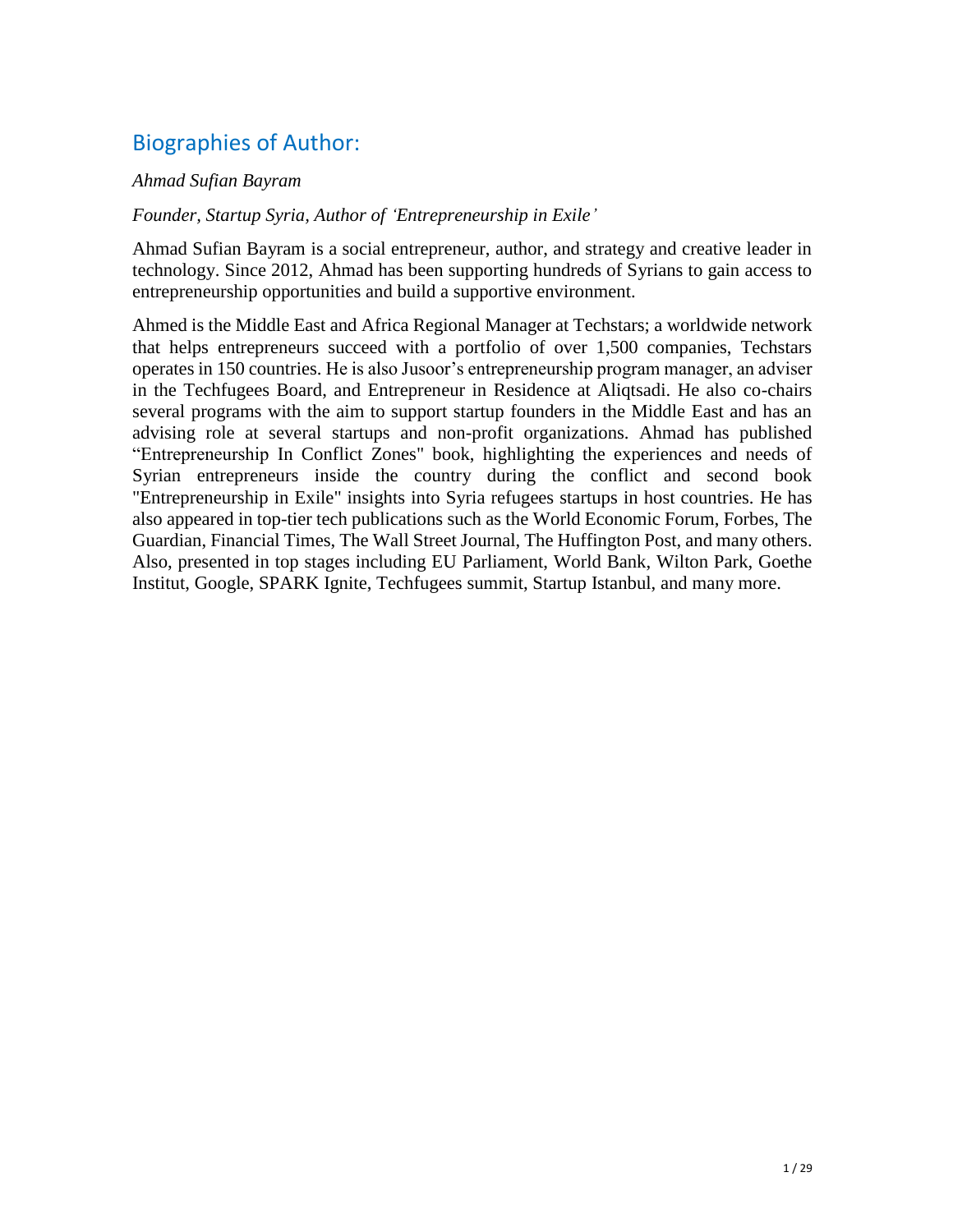### <span id="page-5-0"></span>PEACE BY CHOCOLATE

## MY PATH TO ENTREPRENEURSHIP IN CANADA, AND BUILDIN A PURPOSEFUL BUSINESS

By Tareq Hadhad, Founder and CEO, Peace by Chocolate

*Presented at the workshop on the role of the private sector in economic integration of refugees (Paris, June 11-12, 2019)* 

Entrepreneurship is a way of economic inclusion and it's all about being unique and remarkable, it's also about those who think out of the box and take risks that others won't have the courage the take, not only for the sake of experience but because entrepreneurs are the real social and business game-changers of our time. It doesn't take a lot to switch any idea into reality - at a time where you can start your own project with a smart device and internet (and sometimes you don't need the latter until getting deeper in the process). The accessibility of resources in our time is a changing factor to so many as we are noticing a massive switch in the global approach towards new startups and businesses. We now understand more than ever before the value of new ideas and the chance for transforming our societies to the better by building on our belief that risk takers are opportunities makers, all around the globe. Newcomers should have the opportunity to explore entrepreneurship as a pathway to success and settlement and service agencies should be able to refer newcomers to the appropriate resource.

We understand that the world is more interconnected than ever before, yet we continue to witness exclusionary policies and rhetoric. We continue watching people fleeing their homes for so many reasons - whether it's by choice like regular immigrants or because of wars, instability and armed violence that made their lives at an extreme risk like refugees who lose everything in the blink of an eye

and are forced to find another place to call home and rebuild their lives again.

The journey of rebuilding can be long and ruthless but the passion to be contributors to the system is what makes this group of newcomers so creative by finding ways to fill the gaps in society with full determination and perseverance because migrants and refugees are not numbers, they are human beings. Every person should have a place to call home, it is a basic right. It is our duty to treat migrants and refugees with empathy, dignity and respect. We know that migration is an opportunity for individuals, for families, and for our countries. It can bring significant economic, social and cultural benefits to host countries as well as income to countries of origin. It also benefits human relations and cooperation across borders.

After losing everything in the war in Syria in 2012-2013, we had little room for hope but plenty of room for frustration. A father and a mother that have built an empire of chocolate in the country, myself as an aspiring physician, my siblings who were on their way to put their fingerprint into our community, we had to take the hard decision, leave everything behind and flee the country with only the clothes on our back.

However, only few days after coming to Canada and landing in small town on the Canadian East Coast called "Antigonish", we found out that entrepreneurship is our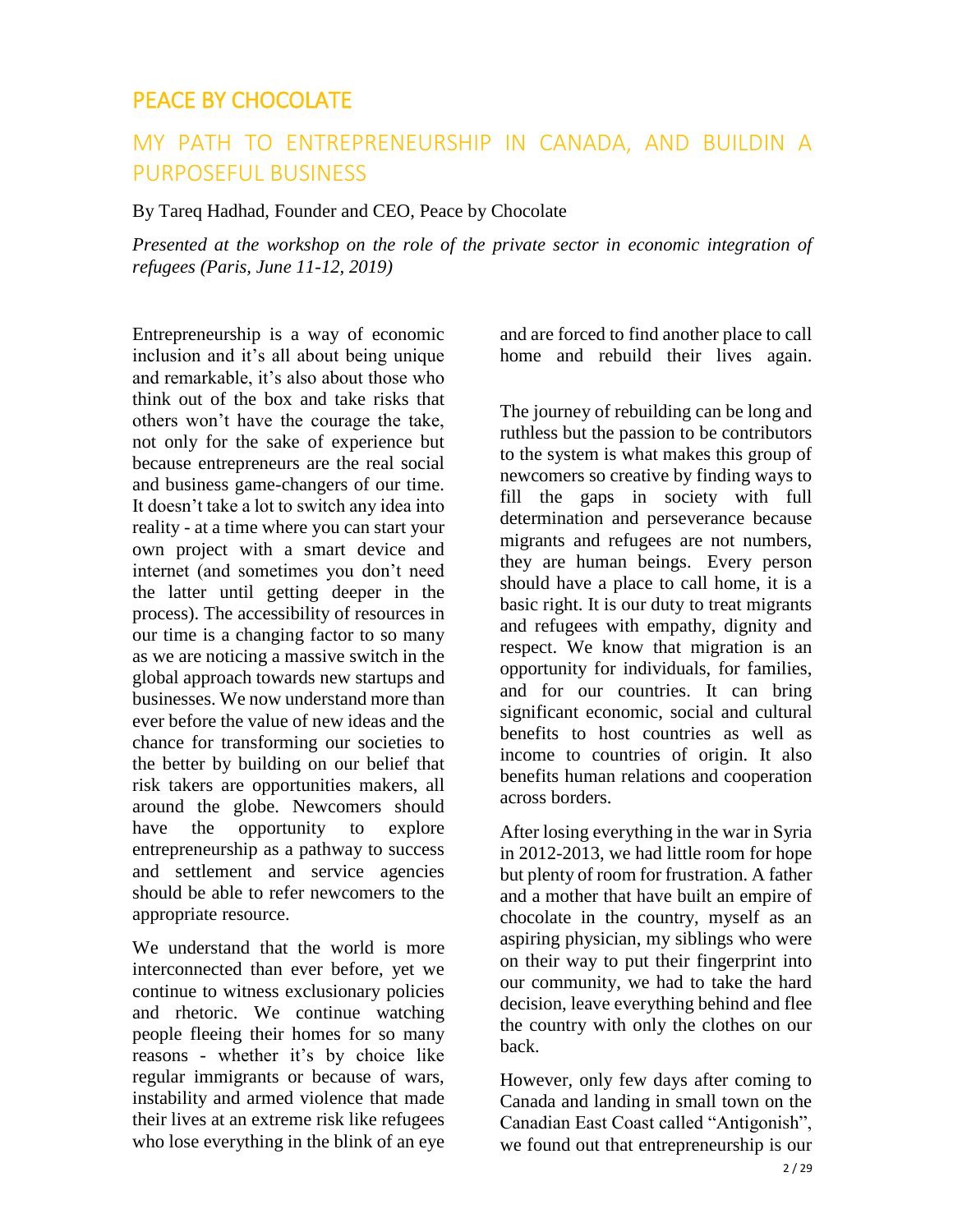door to integrating in our new community and building connections in the country that we started calling "home".

Contrary to our own expectations, it only took us two months to rebuild our business. The despair and uncertainty that had been letting us down, were quickly replaced by motivation and inspiration that had always ignited our entrepreneurial spirit. It was this spirit that influenced us to create something remarkable and unique that could show everyone the potential immigrants can bring to their new communities.

In early 2016, we created Peace by Chocolate with the aim to share a taste of peace with each piece of homemade chocolate. It may sound strange, but I was motivated greatly by my background in medicine: both chocolate and medicine have the goal of making the world a happier and less painful place, and both require skills that bring people together instead of tearing them apart.

We created the 'Peace' bar which comes in over 20 different wrappings, each displaying the word 'peace' in a different language. We also created slogans like 'One Peace Won't Hurt' and 'Peace Is Beautiful in Every Language', to remind customers of our backstory and how much we have been through in the last several years to make these little pieces of joy reach their hands.

By September 2016, our story had begun to reach parts of the country we could have never imagined. Even Prime Minister Justin Trudeau was moved by our story and during the United Nations Leaders' Summit on Refugees and Migrants that month, he delivered a speech in which he told the world how we had rebuilt our life and business in Canada. Our family's story went viral, and against all odds, we became the face of the new Canadian Syrians. I believe that chocolate has been the key ingredient

of my integration in Canada, and thanks to chocolate, we have been able to give back to our new community, from offering jobs to locals to sharing new methods. We even donated some of our profits to the Canadian Red Cross when we witnessed the terrible wildfires in Fort McMurray which forced many families out of their homes in 2016. We know that devastating feeling and felt that we needed to help our new fellow citizens.

We realized that the development of services of particular importance for the society as they may tackle important issues such as ageing society, resource scarcity, fight against poverty, the process of entrepreneurial idea and business concept development, and the refinement of the business concept, help creating trust in the local people and acculturating a sense of belonging. During the process, immigrants are also being re-integrated to the home country through maintaining and establishing new links to the home country.

Newcomers must be flexible, acknowledge the risks and never take any resources available for granted. I believe that it is an immigrant's responsibility to speak out and share one's ideas when they arrive at their new home: no one will come knocking at your door to ask what plans you have.

One has to be open and give integration a chance. At the same time, I would love to see more diverse resources for new immigrants to prosper. There are some resources out there for sure, but they are sometimes almost too abundant in some fields while too scarce in others. Governments should acknowledge that it's important for the country to grow at the same pace in both metropolitan and rural areas. A fair distribution of newcomers in their new communities is crucial for the sustainability of small towns.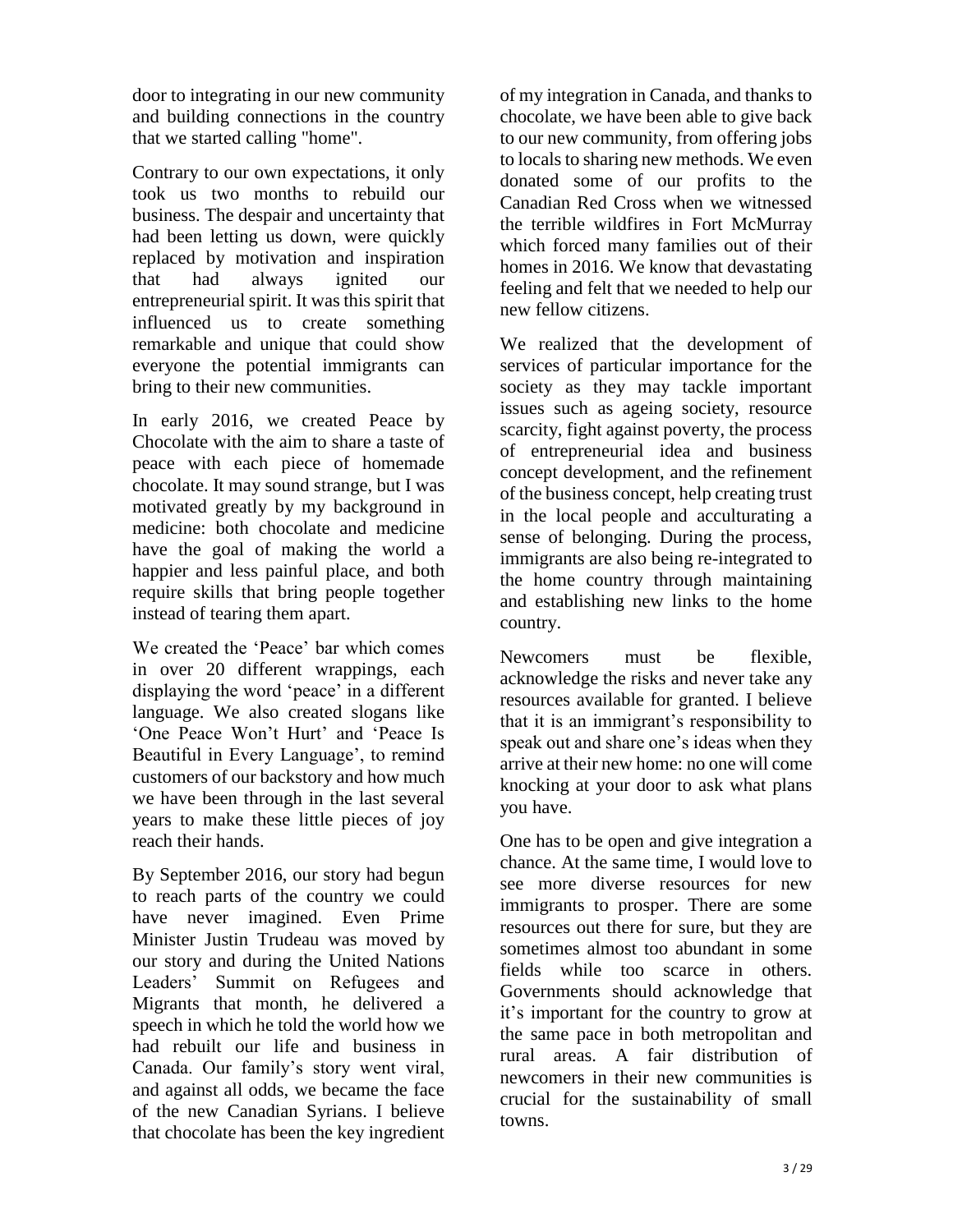We started Peace by Chocolate in 2016. It developed from a self employed family to hiring the first employee August 2016, adding extra 10 employees by December of the same year and look for opportunities to scale up quickly to match the phenomenal awareness nationally and internationally of the story and the values that we put in the business and the charitable side of the business to help build a more peaceful world. We are now hiring a number of people – in distribution, production, accounting, and other specialties. It's always important to mention that the new hires in any start-ups are a great part of the integration process. There is a focus to get the host community involved and learn from them and understand the systems to get loans, build distribution networks and understand the demand and culture. This also helps the business to reverse the prejudices about the impact of the newly created jobs and the policies that the business will have in place to be as inclusive as possible.

Peace by Chocolate inspired real change in understanding the impact of immigrants into their society. The acceptance to bringing people to our province especially increased more than 45% since 2015. Our family established the Peace on Earth society to support projects like Special Olympics, Indigenous communities and Canadian NGOs who are making an impact to change the lives of Canadians and the world to the better.

#### **Originality, innovation and future plans**

As a brand, Peace by Chocolate was uniquely positioned to provide a positive peace-oriented narrative within an otherwise conflict driven global conversation. Its original mixture was unlike any story being told in Canada or the world. What has set Peace by Chocolate apart is its ability to shift empathetic and emotion driven support of refugees into a pride inducing representation of a country coming together to support immigration. It's a good news story and for all the right reasons - community, compassion and hard work.

Peace by Chocolate fully intends to accomplish its goal of being a top 5 chocolat company in Canada. Doing it the Hadhad way will demand innovation in both how and where the brand furthers its peaceful conversation.

The Peace Bar has introduced a new conversation around peace into thousands of homes, just two weeks after its roll out across five provinces. The second chocolate bar brand, releasing in July, has already outpaced pre-orders. With names like Bygones be Bygones and Kiss and Make Up, the Forgiveness Collection is a call to action for people to address pointless squabbles and differences of opinion. Like any production facility, minimizing costs factor significantly into operating at a profit. Automation coupled with hands on flex points in production will be a key investment moving forward. The brands products are already priced near the top of the confectionary industry so investment dollars cannot be recouped at retail or wholesale. The brand will need to improve production efficiency so savings can be invested in brand awareness initiatives. This will be a major turning point for the business but an inevitable stopping point on the road to 1 in 5 market share.

Generally speaking, to succeed as an entrepreneur, the start-up is everything. Once you help people get on track, they will continue on the road by themselves. Immigrant entrepreneurs can be important for several reasons: they create their own jobs; can create jobs for others; can develop different social networks than immigrant workers; and, last but not least, shape their own destinies rather than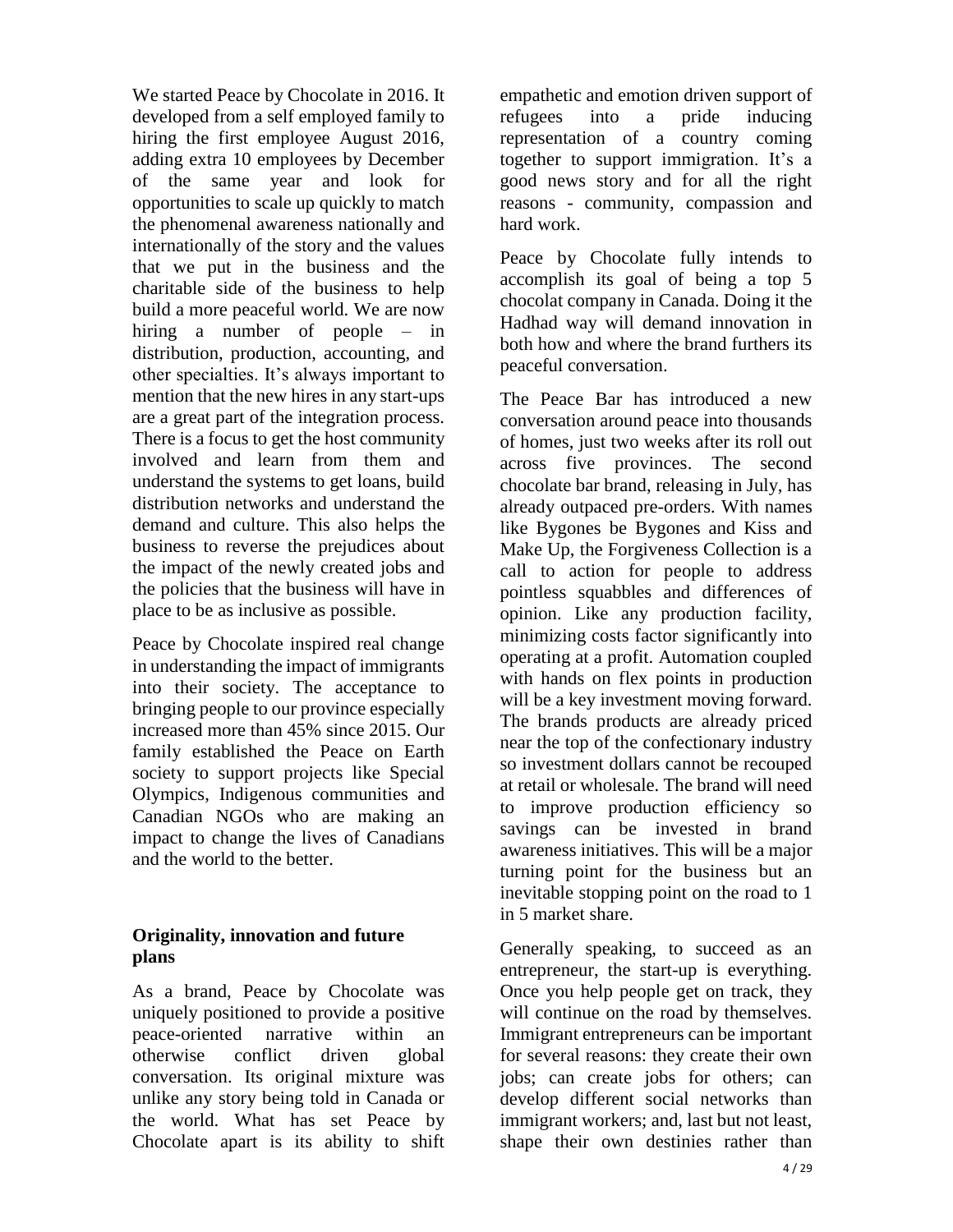collecting welfare benefits and waiting for cues to become active. Also, they can provide a different range of goods and services; they can enhance the vitality of particular streets or neighbourhoods in cities or of specific economic sectors; they can give an added value to the appearance of the city. And of course they can play their part in the 'natural' process of succession and renewal of the total corpus of entrepreneurs. They work hard because it's make-or-break for them.

At Peace by Chocolate, we recently announced that by 2022, we will hire 50 refugees, help 10 refugee startups by mentorship and support 4 refugee businesses to access new markets through our distribution channels.

In the end, we all should look again at entrepreneurship in the new communities as a rebellious way to change economies. Being an immigrant and starting your own business is not always easy but once the ideas start rolling, things can become clearer. No better way to face the cultural shock after the first couple of weeks in the new country than starting a small business to reflect your skills that you came with, which will lead to a great movement to embrace the start-up and incubate it.

### Biographies of Authors:

*Tareq Hadhad CEO, Peace by Chocolate*

Tareq Hadhad, the founder and CEO of Peace by Chocolate and one of the Top 25 Immigrants to The Maritimes moved to Canada in Dec 2015 as a Syrian newcomer. He studied medicine at Damascus university and proceeded to join the medical relief efforts for the Syrian refugees with UNHCR and WHO through a local organisation when he arrived to Lebanon in 2013 as a refugee himself. Passionate about the peace and youth entrepreneurship, and just after arriving in Cananda, he and his family started their company "Peace by chocolate" in Antigonish, NS, to sponsor peace building projects and support the local economy by offering jobs. The company later turned into a phenomenon that inspired so many people around the world and was mentioned by a famous speech for the Prime Minister Hon. Justin Trudeau at the UN summit in Sep 2016 in New York as a remarkable example for the contributions of the newcomers in their communities.

After a series of media interviews with 500 media agencies including BBC, CNN, PRI, CBC and much more, Tareq and his family won the Newcomers Entrepreneur Award and was chosen by Google the National Hero Case in Canada in 2018. He is also challenging being physician in Canada. He is now serving on Board of Director for Invest NS to support Public Grateful for the encouragement and support from his new community, and is now also more involved in public speeches and media campaigns and interviews to support youth entrepreneurial skills as well as linking the Syrian youth and helping the Syrian refugees all around the world.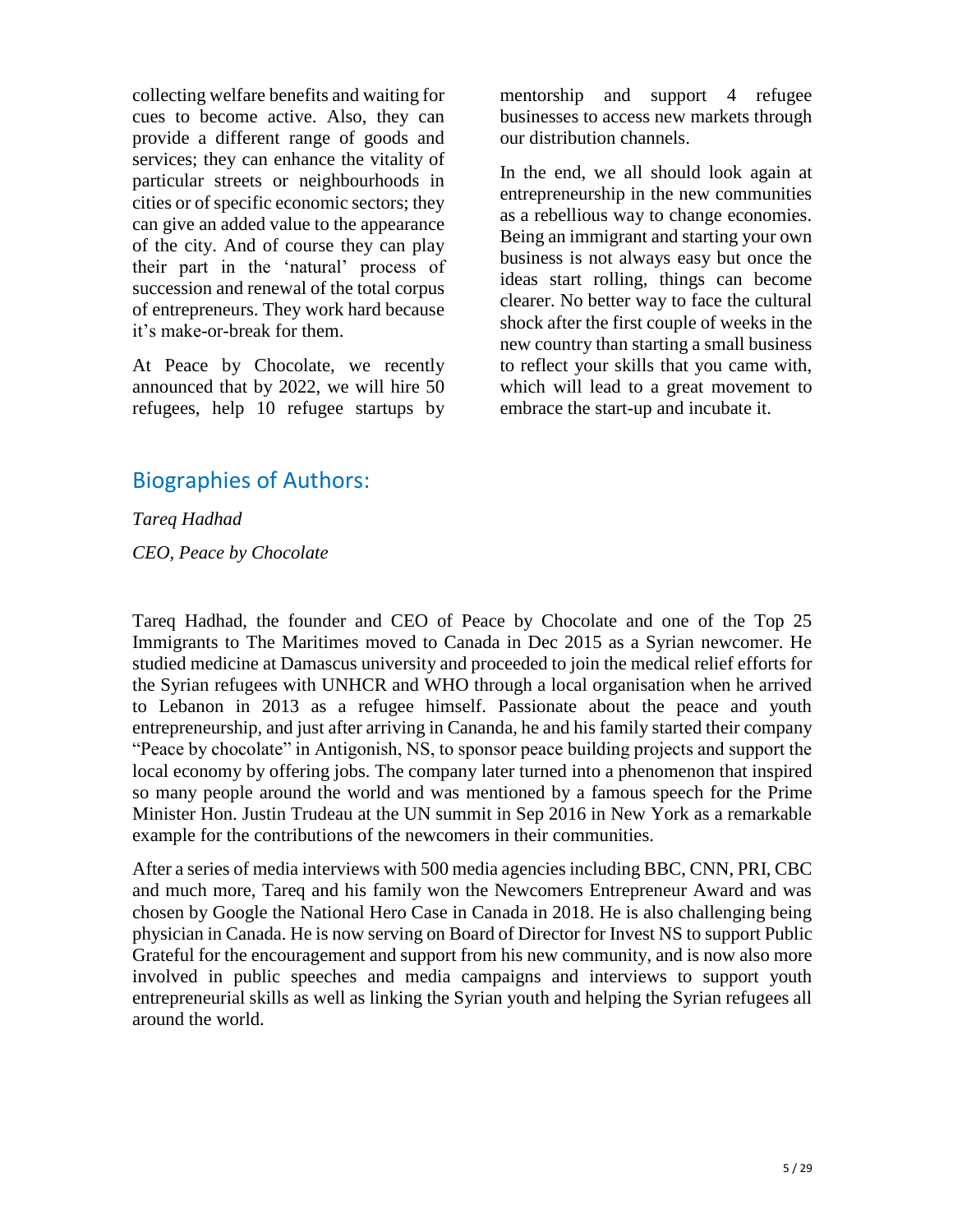### <span id="page-9-0"></span>BUILDING AND WOOD WORKERS' INTERNATIONAL (BWI)

### DECENT JOBS FOR SYRIAN REFUGEES IN LEBANON

By Wassim Rifi, MENA Region Project Coordinator, Building and Wood Workers' International (BWI)

*Presented at the workshop on the role of the private sector in economic integration of refugees (Paris, June 11-12, 2019)* 

More than 5.6 million Syrians have fled the civil war in Syrian to neighbouring countries according to the UN. Around 1 million refugees are registered with the UNHCR in Lebanon, but the actual number is closer to 1.5 million. This makes Lebanon the worlds' largest per capita recipient of refugees, and the social and economic strains on the Lebanese society are massive. Syrian refugees tend to be economically marginalised having little opportunity to provide for their own livelihoods. As humanitarian aid continuously fails to meet the necessary requirements, and hostility towards Syrian refugees is on the rise among the general Lebanese population, there is an urgent need for efforts to provide a fair labour market inclusion of Syrian refugees in the country.

Many Syrian refugees are skilled construction workers and manage to find jobs in the informal construction sector. However, these jobs are often precarious, and refugees are generally paid a fraction of the wages Lebanese workers are paid. This leads to many conflicts with local workers and creates tensions that are felt by both workers and employers.

Also, getting a work permit in Lebanon is notoriously difficult, and it is hard to imagine that Syrian refugees will find decent jobs and become productive and reliable resources for employers without a change in the policy of the Lebanese Government.

At its  $4<sup>th</sup>$  congress in 2017, the global union federation for trade unions in the constructions sector 'Building and Wood Workers' International' (BWI) adopted a strategic plan that seek to address the Syrian refugee crisis and promote the inclusion and promotion of decent jobs for Syrian refugees on the labour market in the region. With support of international partners, such as the United Federation of Danish Workers – 3F, BWI has concluded that regardless of whether Syrian refugees remain in host countries, return to Syria or migrate to other countries, they will need assistance to understand their rights, organise and have the opportunity to upgrade their skills. BWI believes that promotion of sustainable jobs and livelihoods for refugees cannot be attained if they do not have a chance to enter the formal labour market and can join and represent trade unions that negotiate and operate on their behalf.

In Lebanon, BWI is targeting Syrian refugees in the construction sector in partnership with the Lebanese construction union and the construction sector and seek to ensure that they know their rights and how they can avoid being abused in the informal sector. The BWI also influence their affiliated trade unions in the country to seek a cooperation on bipartite level with employers' organisations to reach results in this field.

In Lebanon, BWI has focused on organising and building capacity of Syrian refugees providing advice and legal aid in the different districts of the country. In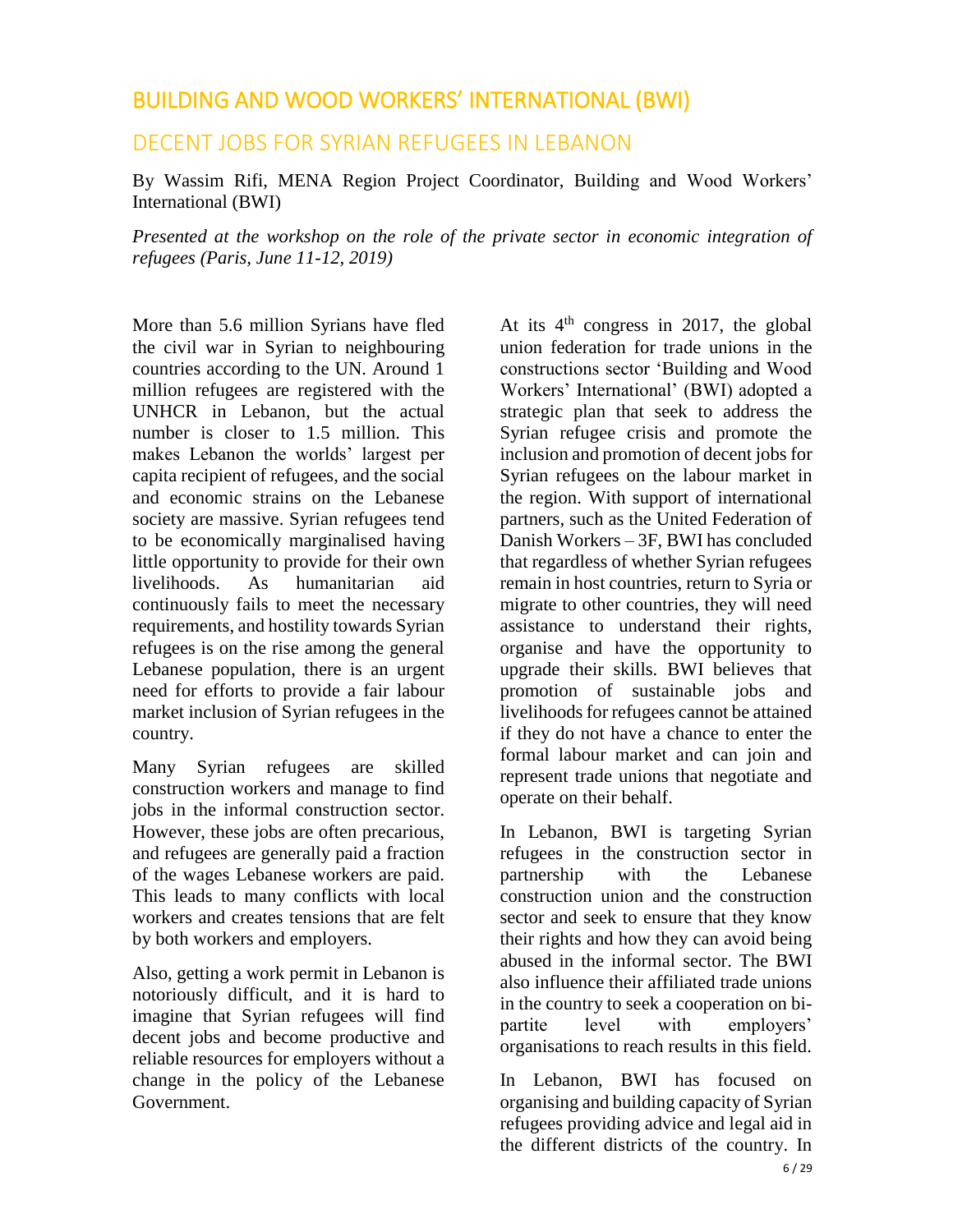cooperation with the Lebanese construction union, BWI is helping refugees to organise in committees where they can address their concerns and receive assistance. In many cases, Syrian refugees feel isolated and do not openly share their concerns with Lebanese colleagues. By supporting Lebanese trade unions to be more open and enter into dialogue with Syrian workers, they identify and understand problems on building sites and workplaces, as well as gain new potential members. In many districts of Lebanon there are now regular dialogue meetings in these networks where the trade union meets both Lebanese and Syrian workers to address their concerns and give legal advice. The BWI participates with support to organise these meetings and provides input and experiences from trade unions in other countries in the region.

The activity to support local unions to form refugee committees and give advice is paired with lobbying and advocacy on the national and regional level. The BWI uses its position as a global union federation to issue support statements and raise awareness on the issue of refugees, ultimately aiming for the Lebanese government to better protect the rights of Syrian refugees and provide an uncomplicated way for Syrian refugees to gain work permits.

In 2019, the BWI can conclude that their work has yielded several results that immediately promotes the inclusion of Syrian refugees on the labour market in the country and that improves their livelihood.

- Syrian refugees are given legal advice on how to claim unpaid wages, protective equipment etc.
- Syrian refugees that have been unlawfully dismissed are reinstated after assistance from the trade union.
- Syrian refugees are coached and advised on how to register for a work permit in cooperation with their employer
- Lebanese and Syrian workers meet and discuss conflicts on the labour market relating to wages, working hours etcetera.

The BWI effort focusing on refugees is also part of a larger regional program in Lebanon, Jordan and Turkey in cooperation with 3F, and Danish Industry (DI) to improve social dialogue and increase the labour market inclusion of refugees all three countries. During the course of 2019 and 2020, social dialogue forums will be established to address hurdles and challenges that trade unions and employers can act jointly to overcome.

The BWI has also formed a regional network of trade unions in the construction sector, where trade union representatives can meet to share experiences and plan regional campaigns relating specifically to how refugees can be represented in trade unions and how they can enter the formal labour market in the entire MENAT region.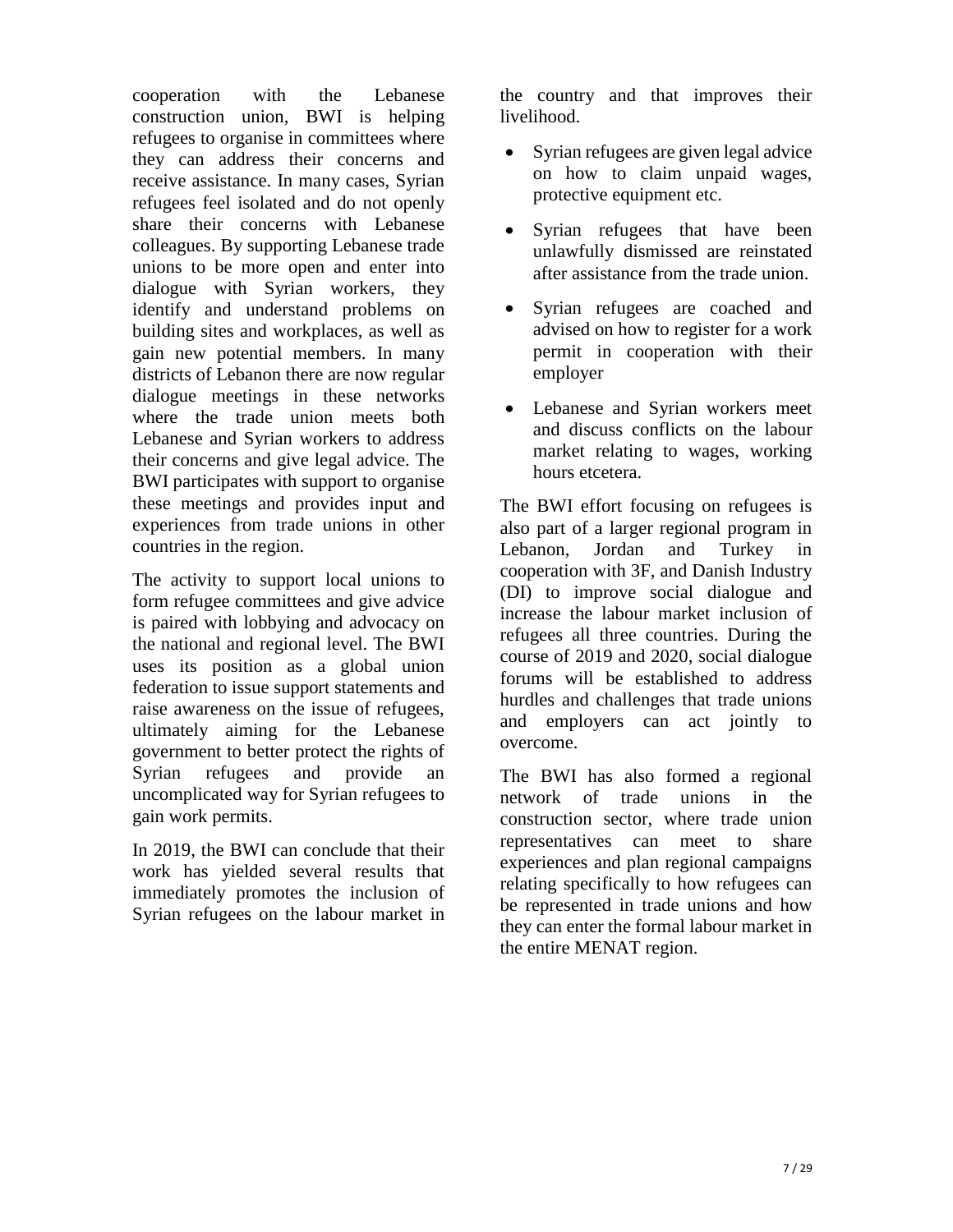## Biographies of Authors:

*Wassim Rifi*

#### *Region Project Coordinator, BWI MENA*

Wassim Rifi, currently BWI MENA project Coordinator, was born and raised in Northern Lebanon. He has a teaching background but has since worked for the Lebanese Ministry of Education and Higher Education, appointed as activities coordinator working with Save the Children, UNICEF and UNHCR.

In 2008, Wassim began working with the Building and Wood Workers International (BWI). He develops and coordinates projects aiming at building strong unions, building capacities of workers in a rapidly changing social and economic environment, and helping trade unions in the BWI family to organise local, migrant and refugee workers into trade unions.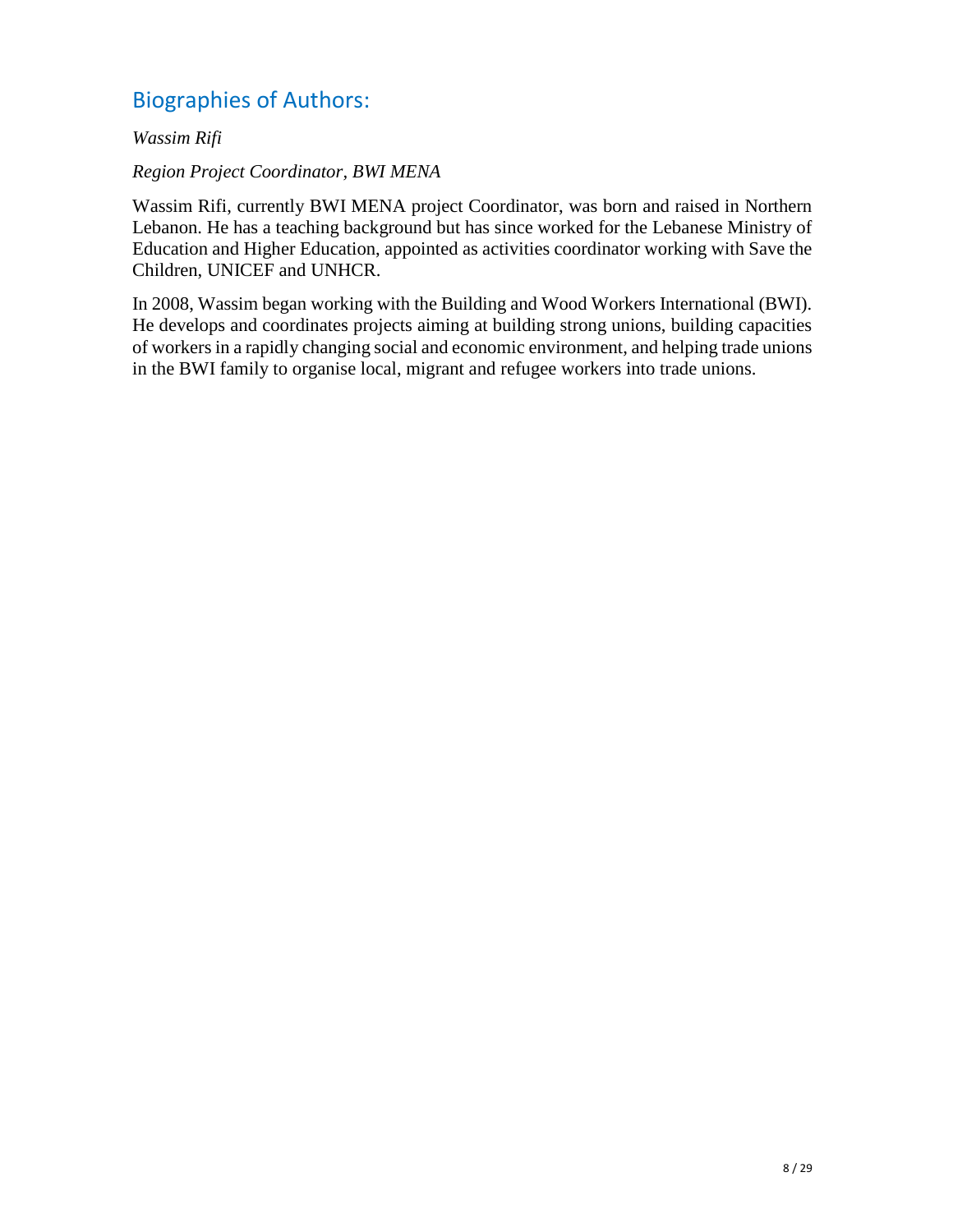### <span id="page-12-0"></span>**LIFESHELTER**

### RETHINKING REFUGEES IN EACH STEP OF THE VALUE CHAIN

By Jens Odgaard Olsson, CEO, Lifeshelter

*Presented at the workshop on the role of the private sector in economic integration of refugees (Paris, June 11-12, 2019)* 

Each year the number of internally displaced persons and refugees are increasing. UNHCR estimates that in 2018 68,5 million people were forcibly displaced.

For people in distress shelter is the biggest concern after food and water. And each year more then half a billion USD are used in humanitarian shelter programs.

In addition to these numbers more than half of all refugees are the age of 18, leading to a huge need in schooling and hence adequate facilities for early child education, proper schooling and vocational training.

Lifeshelter is the preferred solution for temporary communities. The structures have been set-up in 8 countries over the last 6 years and show an innovative approach to establishing sustainable communities.

Lifeshelters were originally designed as a low-cost shelter solution aimed at families in refugee camps and settlements. However, as the structures can easily be modified both scope and sizes has been broadened and they now serve many different purposes even though we keep refugees as the main beneficiary for the structures.

Lifeshelter is a unique shelter design characterized by three main drivers; best living conditions for people, most environmentally sustainable solution and delivering more value herein a significant multiplier impact on the local economy. The latter is achieved by local sourcing of

materials, local business partners and vocational training of local employees all in all delivering up to 80% of total project costs locally.

Lifeshelter was founded in 2012 by Architectural Engineer Jakob Christensen and Architect Claus Heding. During the first four years the team developed, tested, and optimized the durable panel-based shelter solution, which became the Lifeshelter. The development phase was finalized in May 2016.

It soon became evident, that although the product was very well-received, the price of a Lifeshelter was higher than the price of a tent, and well above the target price of the market. Henceforth, a partnership with Danish Refugee Council was established to investigate the possibility of producing the shelters locally at a lower cost. Changes in both material compositions and production methods revealed a great potential for both local production opportunities and lowering the price.

In August 2017 the locally producible shelter v2.0 was launched, and it immediately received a lot of positive attention.

Currently Lifeshelter is scaling up and commercializing the product. Lifeshelter Limited has been established in Uganda where the first commercial orders have been achieved. In addition to Uganda constructions are being commenced in the UK (shelter research program with Bath University), Somalia and Tanzania.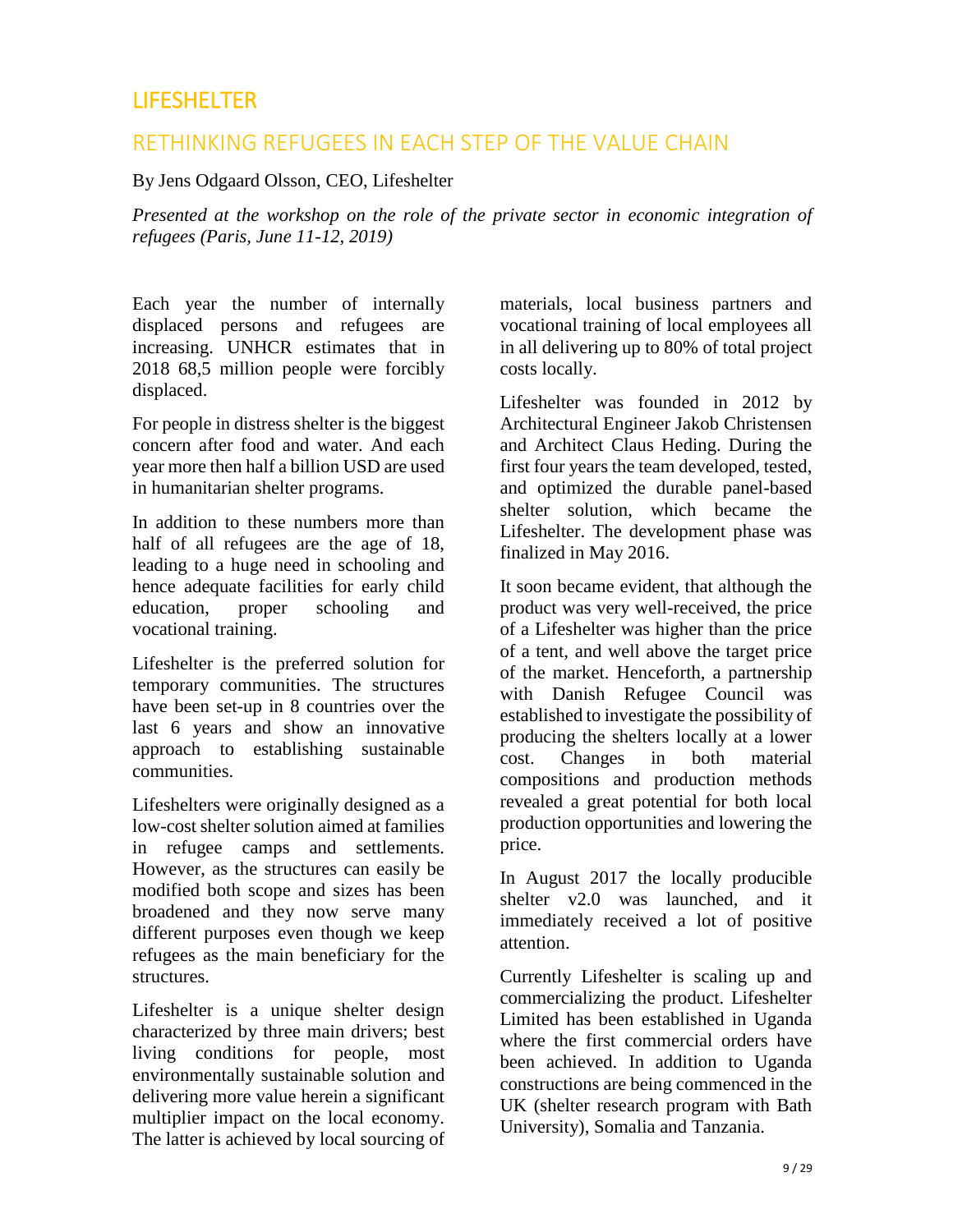The main challenge is the classic chicken and egg discussion on the conditions to deliver on a larger scale, where 'standards' at times hamper innovation and create a feeling of inertia in the decision-making processes.

In addition, it is a challenge to ensure proper end-user feedback. Our shelters have been put up in very remote areas where we rely on communication that has to go through a number of partners (and hence filters) before we get a relevant overview of our results.

Over the last 6 years Lifeshelters have been deployed in 8 different countries both for testing, case materials and from 2018 as commercial products.

Currently there are structures at display in London, Copenhagen, Kampala and Dar es Salaam and Lifeshelter is on a journey now to commercialize the initiative.

In 2018 the company received new funding and more funds are being sourced to increase growth of the company, along with a more mature set-up around enduser engagement and feedback.

End-user feedback and user engagement is monitored and evaluated in close contact with our clients and partners. In these partnerships we also explore the potential for local sourcing of materials, upskilling of local staffs to act as liaison partner with us as well as looking at alternatives uses and clients for the structures.

Our business model is highly scalable. All materials can easily be sourced, and local workers can be trained in the building techniques applied. We have developed a go-to market strategy where we focus initially on NGO's in East Africa and the Middle East, hereafter national government in Africa with focus on affordable housing for public workers.

Focus is on demonstration and sales in order to test our scalability as well as getting further user feedback.

A recommendation for others should be directed to those who create the framework for humanitarian innovation. Having worked extensively with innovation for  $+10$  years there are many lessons that could be derived on a generic level and infused for the humanitarian setting.

### Biographies of Authors:

#### *Jens Odgaard Olsson*

#### *CEO, Lifeshelter*

Lifeshelter is the preferred solution for temporary communities. The structures have been set-up in 8 countries over the last 6 years and show an innovative approach to establishing sustainable communities. Lifeshelter is unique shelter design characterized by three main drivers; best living conditions for people, most sustainable solution and delivering more value herein a significant multiplier impact on the local economy. The latter is achieved by local sourcing of materials, local business partners and vocational training of local employees all in all delivering up to 80% of total project costs locally. Jens Odgaard Olsson is CEO of Lifeshelter and has a broad background from management positions in DanChurchAid, Arla Foods, Odense ZOO and other companies.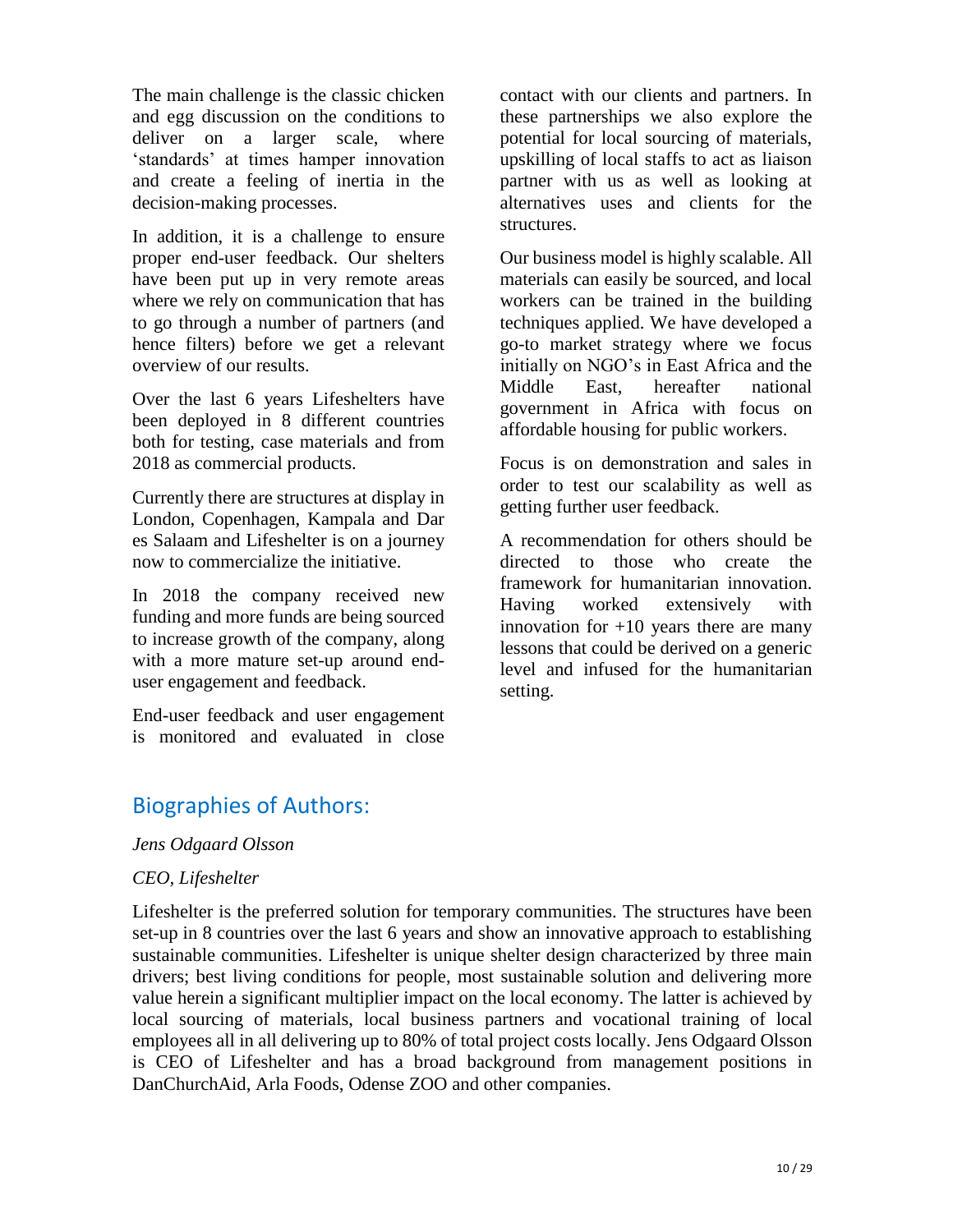### <span id="page-14-0"></span>INYENYERI AND UNCHR

## Selling Cooking Fuel to Refugees in Rwanda through a Fuel/Stove Business Model

By Valerienne Maltemps, Kigeme Camp Manager,Inyenyeri;

Eric Reynolds, CEO, Inyenyer

*Presented at the workshop on the role of the private sector in economic integration of refugees (Paris, June 11-12, 2019)* 

The Kigeme Refugee Camp in Southern Province, Rwanda, is home to some 20,000 refugees who fled the Democratic Republic of Congo in 2012. It is operated by UNHCR, in coordination with the Government of Rwanda.

Previous wood distribution programs to deliver cooking energy were insufficient to meet the needs of many households, causing women and girls to need to go forage in nearby forests for fuel.

This high demand for firewood has had an immense impact on the surrounding areas, and is a common environmental degradation associated with refugee sites globally. In many areas, this has led to tensions with host communities and authorities.

Cooking with traditional fuels also has negative health impacts on its users and prevents them from engaging in more productive activities considering time spent for collection and cooking. Time spend collecting fuel also puts women and girls at increased risk for sexual assault and violence as they spent hours alone every day far from home.

Finding a cleaner, more sustainable, and yet affordable alternative to traditional fuels is therefore a vitally important health, safety, environmental, and climate concern.

The goal of this project is simple: entirely replace the old way of cooking in Kigeme

camp, in all 3,800 households. This would require an intervention that both provided an alternative to everyone that wanted it, as well as sufficient motivation for resident families to want to use it.

In 2016, the UNCHR pioneered an innovative, market-based solution that essentially treats refugees as customers for clean cooking. A private company— Inyenyeri—was engaged to market fan gasifying stoves and biomass fuel pellets into 300 households. The pilot was an immediate success, and with support from the IKEA foundation and other stakeholders, plans were put in place to reach every household.

The Inyenyeri Fuel+Stove system combines locally made renewable wood pellets with a fan powered gasifying stove to provide a clean modern cooking experience. This fuel based model was built over six years and five different stove types, and is the result of intensive study of hundreds of previous clean cooking interventions. What became clear through that process is that the stoves poor people can afford aren't really clean, and the ones that are clean poor people can't afford.

Inyenyeri gets around that obstacle by leasing best-in-class stoves to customers for free, in return for them agreeing to buy and use the fuel Inyenyeri manufactures. The stoves come with a lifetime guarantee and warrantee, so if they are ever broken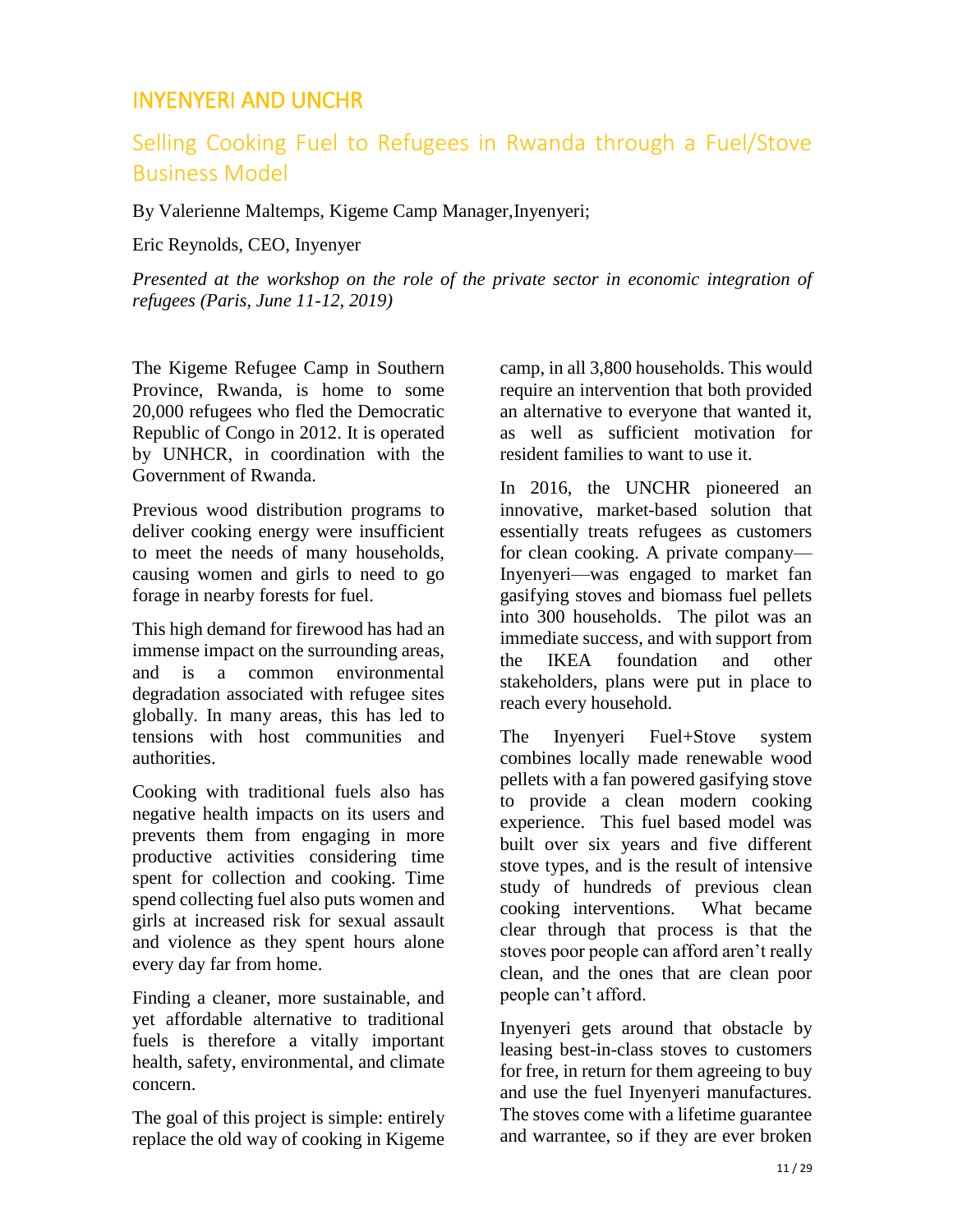or stolen, they are repaired or replaced for free on the spot.

This approach aligns the interest of the company and customer—rather than trying to make every penny on the cheapest possible stove, Inyenyeri is only successful if the customer is happy with and uses the stove.

The project is built on Inyenyeri's existing inclusive-by-design model, wherein every home no matter how modest the income can have the same best in class clean cooking experience

Outside the camp, fuel pellets are purchased either with cash or traded for raw biomass. The pellets are sold at a price that, at scale, will return positive margins for Inyenyeri, while still offering significant value to customers.

For customers who are buying, they save about 30% over the cost of charcoal, and about half the price of LPG. For customers who are trading, they need to only collect about half as much as they did previously, and so save 1-2 hours every day.

Inside Kigeme, residents receive an unrestricted cash transfer every month from the UNCHR to buy pellet fuel. The amount is based on their household size, at a level high enough to allow them to buy enough wood fuel pellets to cook for the whole month. They can purchase fuel at one of two shops located within the camp; all households are within 500 meters of fuel.

In 2017, Inyenyeri signed an Emissions Reduction Purchase Agreement with the World Bank to sell them 1M carbon credits, and in 2018 registered a CDM POA with the UNFCCC that formally recognizes wood pellet usage as a proxy for carbon reductions. This meant the Kigeme project could monetize CO2 reductions immediately, drawing resources to the project. IKEA Foundation provided seed funding for the stoves, and the Government of Belgium provided funding for the cash transfers.

As of April 2019, Inyenyeri is now serving just under half of all households in the camp, with a 95% adoption rate, and is on track to reach all households by end of the year. Of the households that have adopted it, 99% are still customers a year later, and fully 99% are using their entire cash transfer monthly exclusively for fuel purchases. Thirty camp residents have received well compensated jobs with benefits working for Inyenyeri, as customer service representatives and service technicians.

The impacts from such broad and sustained adoption have been significant. Wood pellets reduce household air pollution by 99% as compared to cooking with charcoal, and reduce the amount of biomass needed by 90%. That means cooking this way leaves homes and clothes cleaner, cutting water usage by as much as half.

Recent independent field studies by NC State University have confirmed that the Inyenyeri Fuel+Stove system is WHO Tier 4/5 for cleanliness, the highest of any biomass fuel system and almost identical to the household air pollution profile of LPG.

The result then is a marked and sustained improvement in Household Air Pollution (HAP) and related health issues, as well as improvements in time poverty. And since they are no longer foraging for wood, the project is also keeping women and girls safe.

The project remains very popular, even while struggling through occasionally delayed cash transfer payments. "*With Inyenyeri, I can cook inside my house while having guests; there is no smoke and cooking is much faster," one resident customer told a visiting official. And a*ccording to UNHCR Livelihood Officer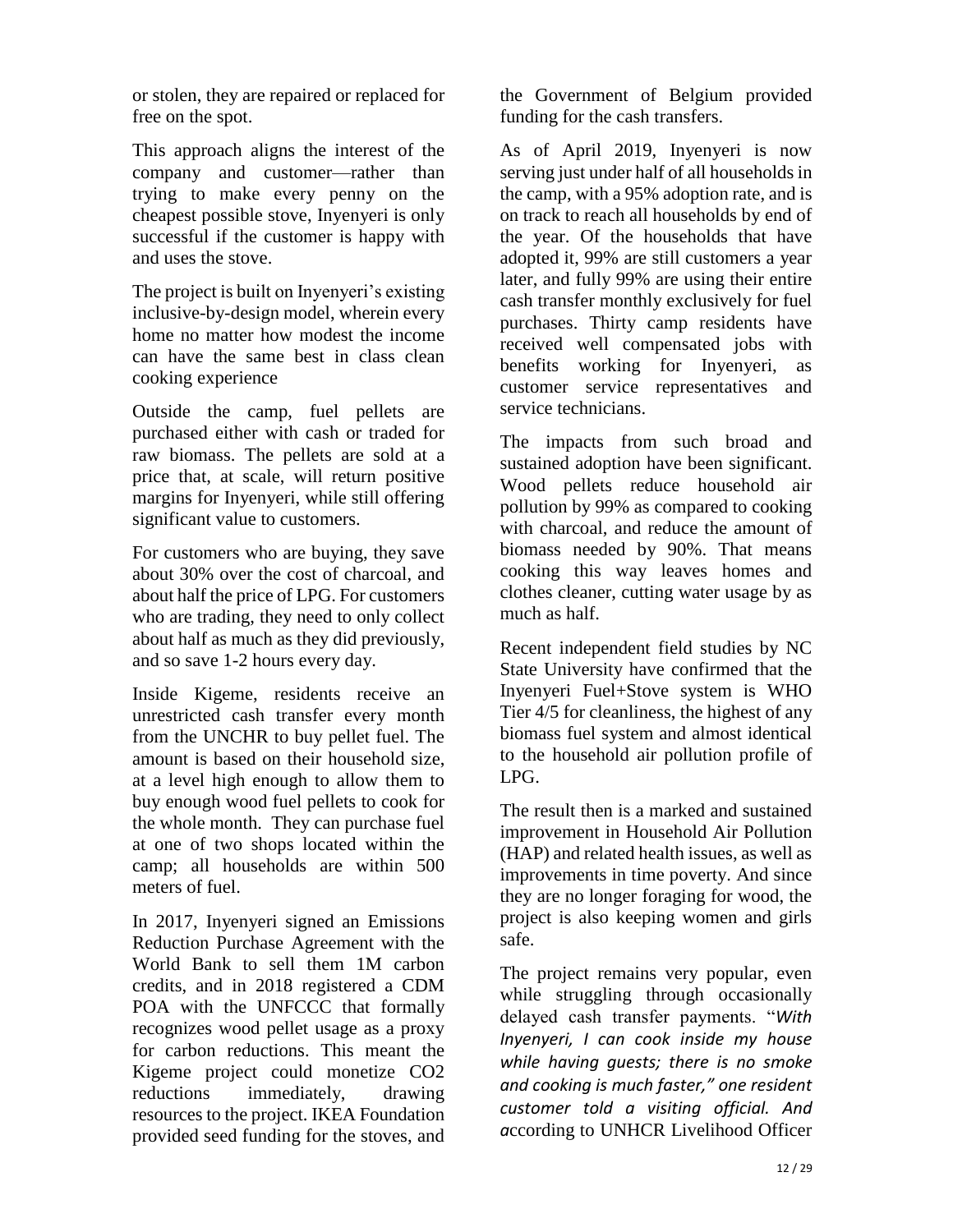Jakob Obster "the feedback from the refugees on the Inyenyeri solution has been nothing but positive."

Perhaps equally important to the clean cooking has been the overall increase in energy access. Because every stove has a battery-operated fan that needs to be recharged, every household gets a free solar pane with their stove. The panel is equipped with a USB port, so after charging the stove they can use it for other things, like charging a mobile phone or rechargeable LED lights.

What this means is that Kigeme may well be the only refugee project in the world that is offering all three legs of the energy access stool—light, power, and heat through a for profit model.

All of this improvement is surprisingly affordable; it only costs the UNHCR \$.05 per person per day to deliver these improved outcomes.

Right now, some \$40B is spend on charcoal every year in Africa, causing terrible health, environmental, and climate impacts. That also means there is tremendous built up demand for alternatives that are cleaner, easier, and more affordable.

The Inyenyeri business model delivers all that and more, and was designed for long term operations and large scale. As the pellet plants get larger and stoves more efficient, costs come down further while also lowering demand on resources, creating a flywheel of value generation. The only barrier to achieving that is upfront capital to build the plants and buy the stoves.

As resources become available, Inyenyeri will scale to other camps, while also expanding reach to urban and rural areas. Plans are also being developed for franchise operations to be established in other countries throughout sub Saharan Africa.

# Biographies of Authors:

#### *Valerienne Maltemps*

#### *Refugees Camp Field Manager, Inyenyeri*

Valerienne is Refugees Camp Field Manager at Clean Cooking Company of Rwanda DBA Inyenyeri, a clean cooking fuel utility company headquartered in Kigali, Rwanda. The company provides clean cooking stoves and renewable wood pellet fuel to customers throughout Rwanda. Valerienne opened a shop in Kigeme Refugee camp since August 2016 and has managed all its operations from pilot phase to the scale up to the entire population of Kigeme Camp. In this role, she supervises a team of over 25 employees at field level, and manages relationships with donors and partners like IKEA Foundation, UNCHR, Government of Rwanda, and more.

Prior to Inyenyeri, as graduate of Rwandan Presidential Scholarship in Civil Engineering at California Baptist University, Valerienne served as Teaching Assistant at University of Rwanda where she taught courses of Environmental Studies and Buildings Maintenance.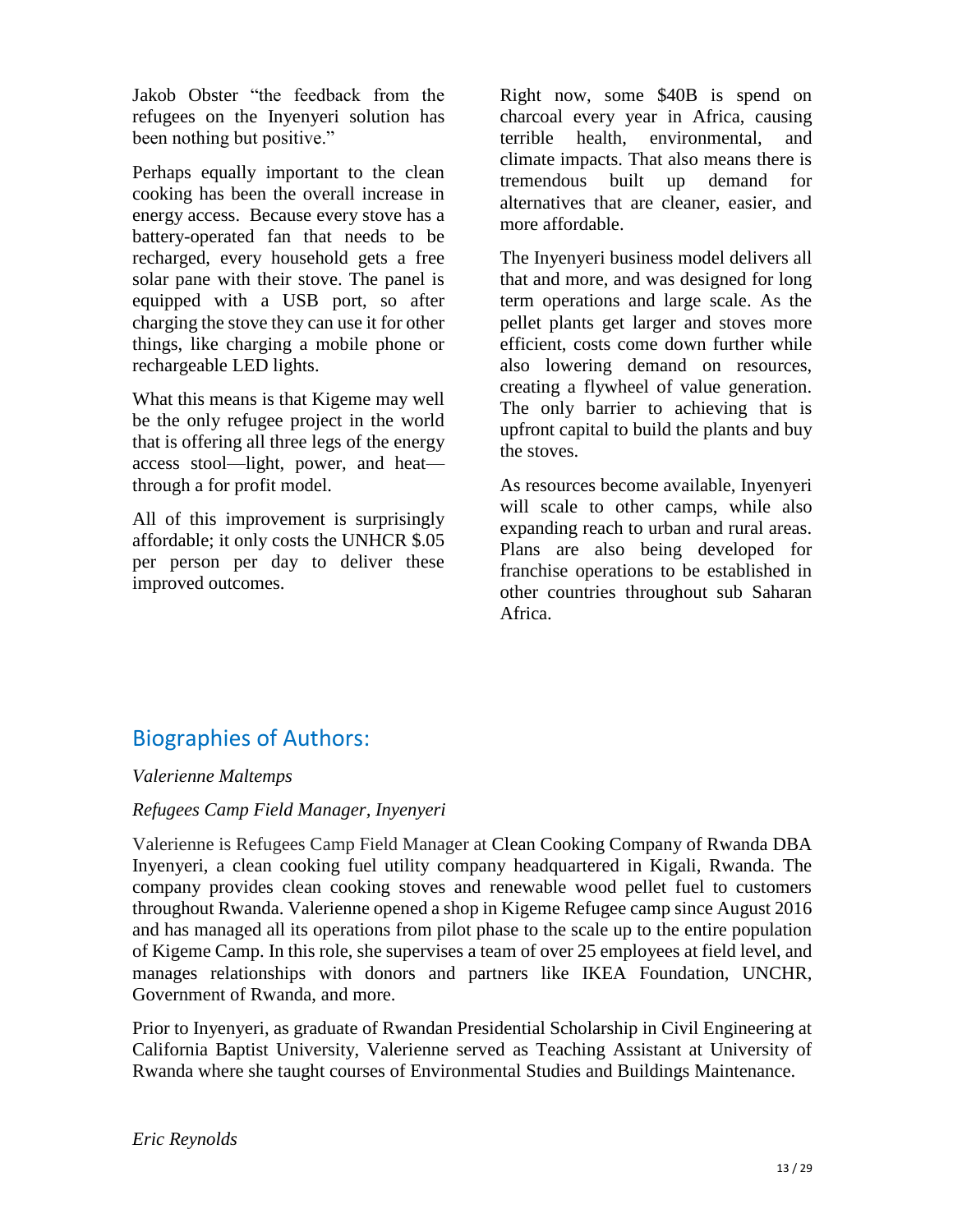#### *Founder and CEO, Inyenyeri*

Eric is founder and CEO of Inyenyeri FPC, an Oakland, California based company which operates a subsidiary clean cooking fuel utility company in Rwanda. Eric is a successful serial entrepreneur whose companies—Marmot, Sweetwater, and Nau—have each helped redefine their industries, and have established excellent customer service as a hallmark of everything they do. Eric visited Rwanda eleven years ago to work on a genocide survivors project, and became obsessed with solving the Gordian Knot of clean cooking. He has lived there for almost a decade, and lives in Kigali with his wife and two sons.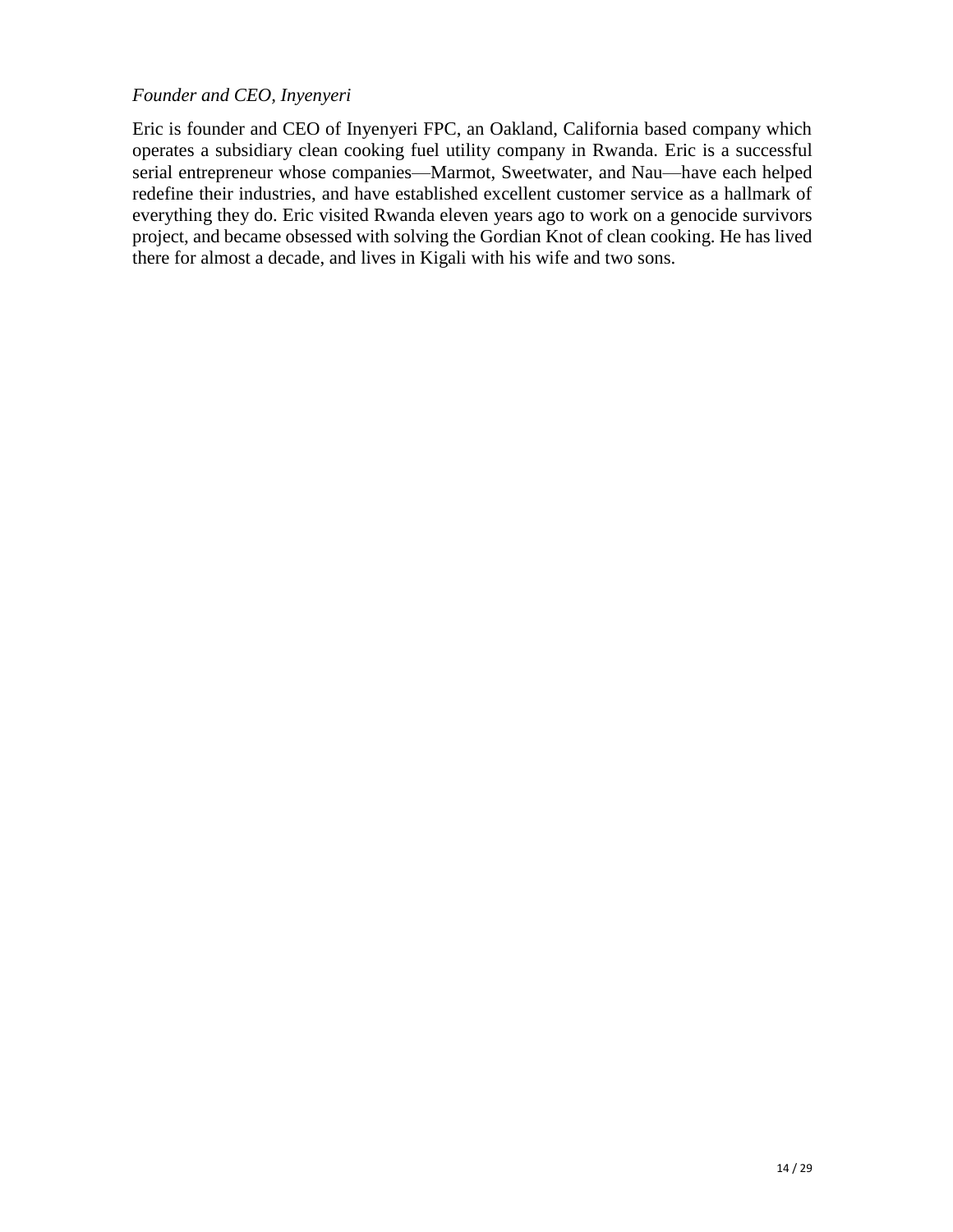## <span id="page-18-0"></span>ISS SERVICES A/S

### WHY WE HIRE REFUGEES, A COMPANY PERSPECTIVE

By Simon Sami Dalsø, Regional Manager, CSR and Job Development, ISS Facility Services A/S

*Presented at the workshop on the role of the private sector in economic integration of refugees (Paris, June 11-12, 2019)* 

ISS (the global leader in services such as cleaning, catering, security etc.) has been engaged with promoting refugee employment for more than 20 years and has made it a priority to support people on the edge of the labor market. More specifically, ISS offers a job development program for refugees, matching their talent with vacancies at ISS or other companies. This provides ISS with an early recruitment access to a great amount of very motivated people, whilst offering a service which is in high demand amongst municipalities and companies alike. 56 per cent of all refugees completing the integration-process has ended the course with an education enrollment, a fulltime- or a wage subsidized job. In addition to helping others on the edge of the labor market, offering this opportunity to refugees has made it possible for ISS to positively contribute to the Danish society with an overall economic gain of more than  $\epsilon$  5.41 million. In the wake of the recent refugeecrisis, the demand for ISS' services in promoting refugee employment has increased significantly. As an initiative that positively contributes both to the Danish society and to ISS, ISS is eager to continue the programs.

The ISS refugee program was developed to:

- increase the talent pool available to ISS,
- positively contribute to Danish society by improving employment rates
- reduce the number of people dependent on social service
- provide refugees with increased lifequality through greater confidence, independence and integration.

Beyond these benefits, the ISS refugee program is also of great importance to the company's diversity. With more than 100 nationalities, ISS can proud itself to be a truly diverse company, a trait that has proven to increase company productivity and consequently be of benefit to all actors involved.

Furthermore, in providing the ISS refugee program, ISS is contributing to the wider community through the mapping and pairing of refugee capabilities with other Danish companies. The overall goal is for the refugees to get a job, by quickly mapping and pairing their competencies with relevant companies.

The overall results for refugees are remarkably stronger than for other groups of people at the edge of the labor market receiving assistance from the ISS programs. In estimating what lies behind this strong performance one key-indicator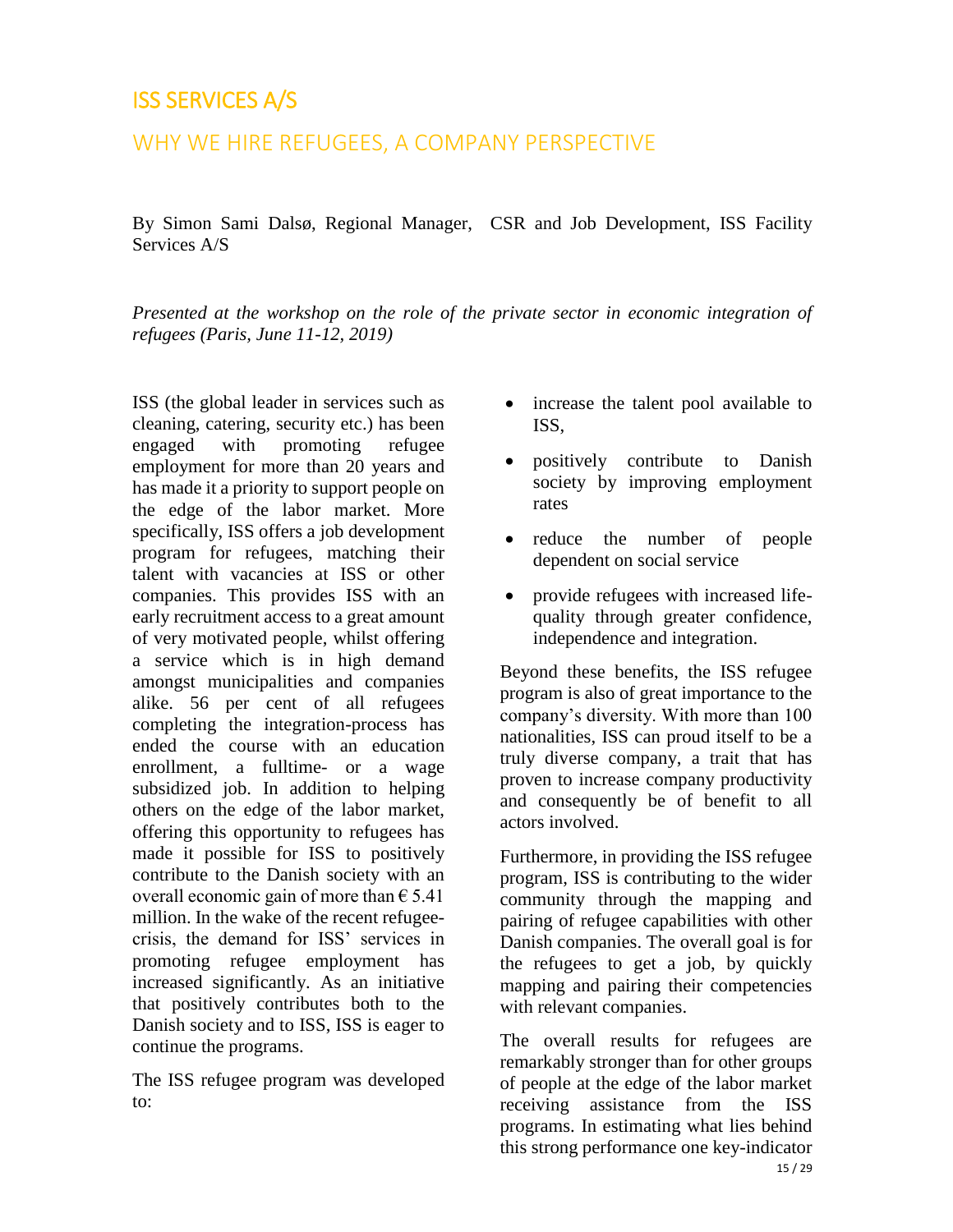stands out: motivation. Eager to leave the past behind and get a new start in a different country, refugees are highly motivated to engage with and make the most of the ISS program.

ISS is quite unique in being the biggest service provider in Denmark, while also having an internal consultancy, the CSR and Job Development department, whose primary task is to support people on the edge of the labor market in their search for employment. The set-up is generally referred to as the ISS-Model.

The in-house consultancy's sole direct client is the Danish municipalities. Since starting the initiative 20 years ago, ISS has increased the number of municipal partners, currently working with 20 out of the 98 Danish municipalities.

Partnering with the municipalities each refugee entering the ISS job development program are assigned an ISS-consultant. Through the tailormade ISS clarification process the challenges and capabilities of each refugee is mapped, taking into consideration earlier education, work experience and the wishes of the refugee. This is one of the key ingredients in the success of the ISS job development program for refugees. The refugee and consultant perform 1-4 weekly

with the overall goal of mapping the refugee talent and matching this talent with a company-internship.

The challenges in this process is often the language barrier. When necessary the meetings between refugee and ISSconsultant are completed with the presence of an interpreter. Additionally, as a part of the program refugees are assigned a Danish course enabling them to build a basis for communication on the job. Moreover, if the refugee is matched with a job within the ISS organization, the existing diversity of ISS enables a further match with an ISS native-speaking employee. The employee is assigned as a mentor to the refugee to ease integration and communication on the job.

An additional challenge is to accommodate the independent needs of the refugee. Overall for about 20 per cent the sole problem is unemployment. The remaining 80 per cent may have other issues and needs as a result of their current situation. This is primarily covered through the preliminary conversations, enabling the ISS-consultant to find a relevant internship-match that can accommodate these needs.

Based on this approach, more than 90 per cent of the refugees entering the program



conversations within a four-week period,

 $16/29$ will secure an internship. The internships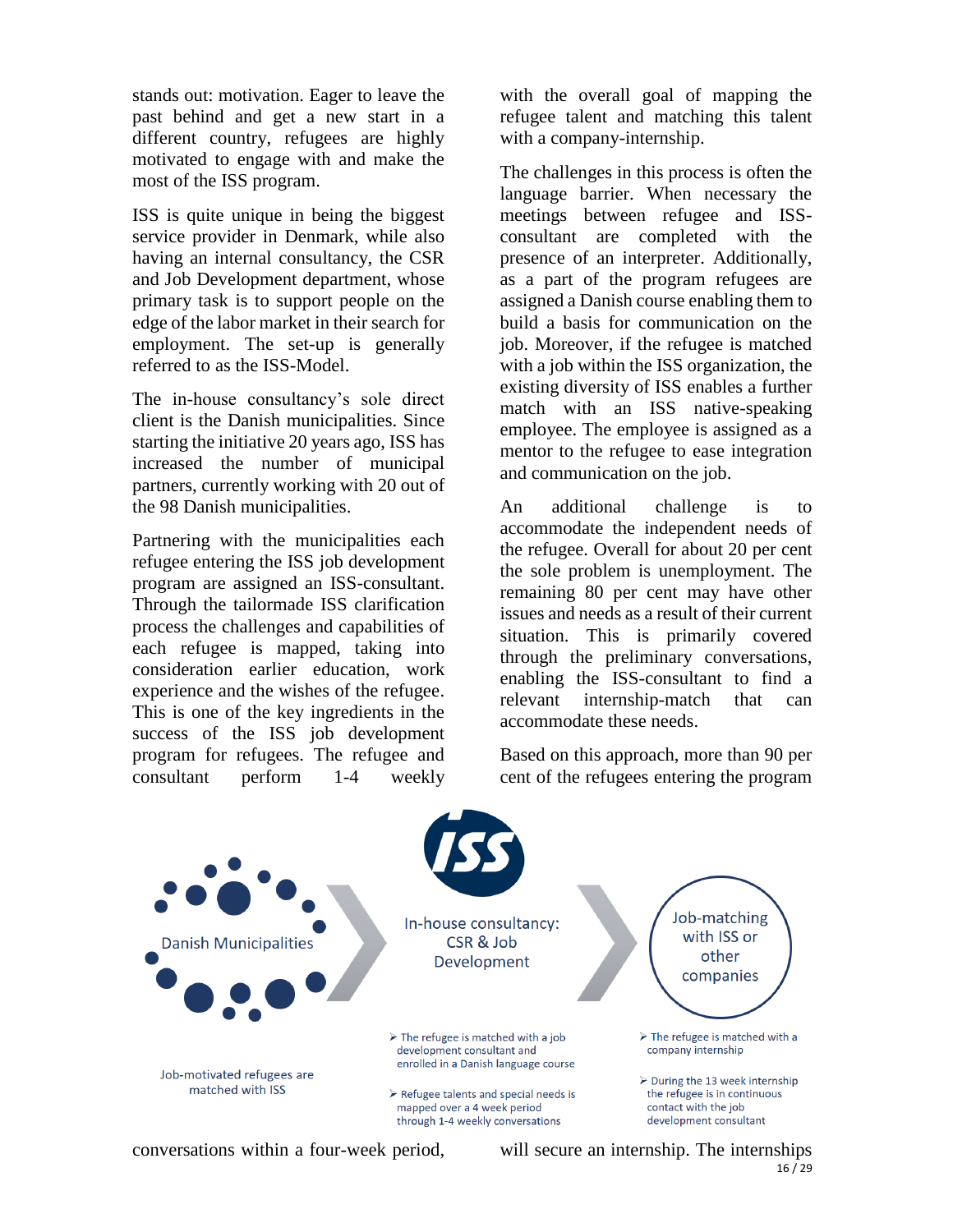are typically of a 13-week duration. During this period the refugee and consultant have a number of close followups and conversations on how things are progressing for the refugee. The conversations cover topics ranging from job-satisfaction and whether there is an overall sense of the internship leading towards a full-time or potentially a flexjob, with the municipality stepping in to subsidize the refugee salary.

The key lessons learned for integrating the refugees in the work-force is trust and communication. It is key that the refugee and ISS-consultant remain in contact throughout the period, that the internships are tailored to the refugee needs and that any potential obstacles to smooth communication are mediated and tackled as quickly as possible in the process.

The key outcomes have been that 56 per cent of the refugees completing the program has landed a job or started an education, easing the economic burden on the Danish society and positively contributing to the integration of refugees into Danish society. Furthermore, it has given ISS a positive reputation as an "integration motor", as landing a job is one of the most important parameters in successful integration.

The insights gained from the ISS program has also tuned the Danish societal attention to the importance of a quick facilitation of contact between refugee and companies in want of talent. This has proven to be of the utmost importance to increase the refugee job probability.

For ISS as a company the initiative has also resulted in an extremely loyal workforce. Having the necessary patience to assist the refugees in finding their place in Danish society – and potentially within the ISS organization – has led to an invaluable loyalty towards ISS both as a company and as a brand.

Having been in existence for more than 20 years, ISS is sure to continue its work to support people on the edge of the labor market. Furthermore, ISS is eager to expand the cooperation with more municipalities.

The most enduring challenge for ISS is to keep the success rate of refugeeemployment growing. With only a little more than half of all refugee participants landing a job, there is still room for doing even better.

This being said, it is ISS's most earnest recommendation that other responsible companies reach out to refugees and with patience assist them in finding their way into society. The loyalty, commitment and diverse workforce, you as a company will gain in return is good not only for society but for your business as well.

## Biographies of Authors:

*Simon Sami Dalsø*

*Regional Manager CSR & Job Development, ISS Facility Services A/S*

Since 2011 Simon has worked within the field of public private collaboration, public outsourcing and Public Private Partnerships (PPP). Since 2016 as a practitioner being Head of Public Tenders and Regional Head of CSR & Job Development in ISS Facility Services A/S. As Regional Head of CSR & Job Development Simon works closely with Danish municipalities on integrating refugees into the Danish Labour Market by developing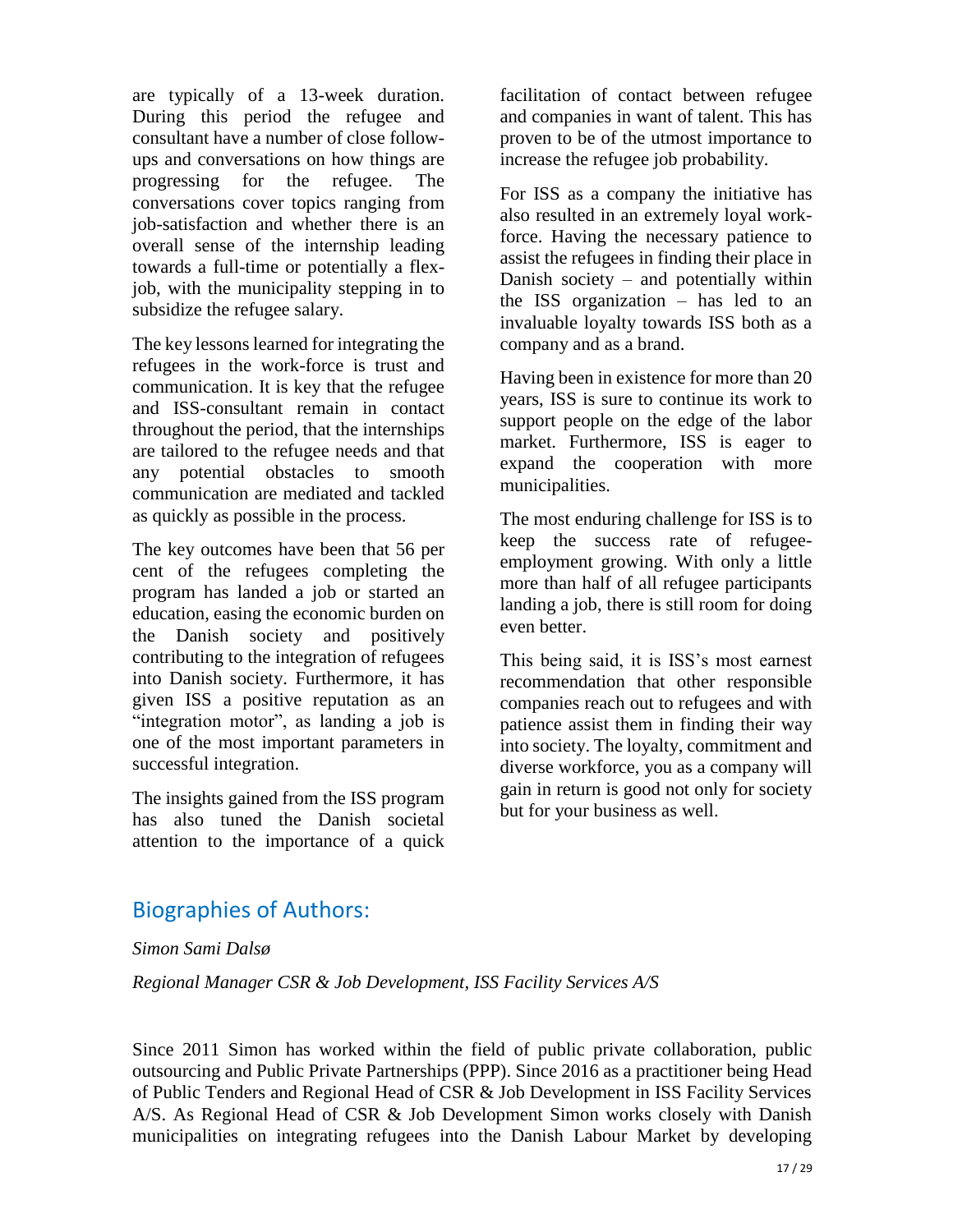programmes addressing the needs of companies with the qualifications and experience of the refugees settled in Denmark.Simon holds a MSc in Economics from The University of Copenhagen and The National University of Ireland with a specialization in Macroeconomics and Development Economics.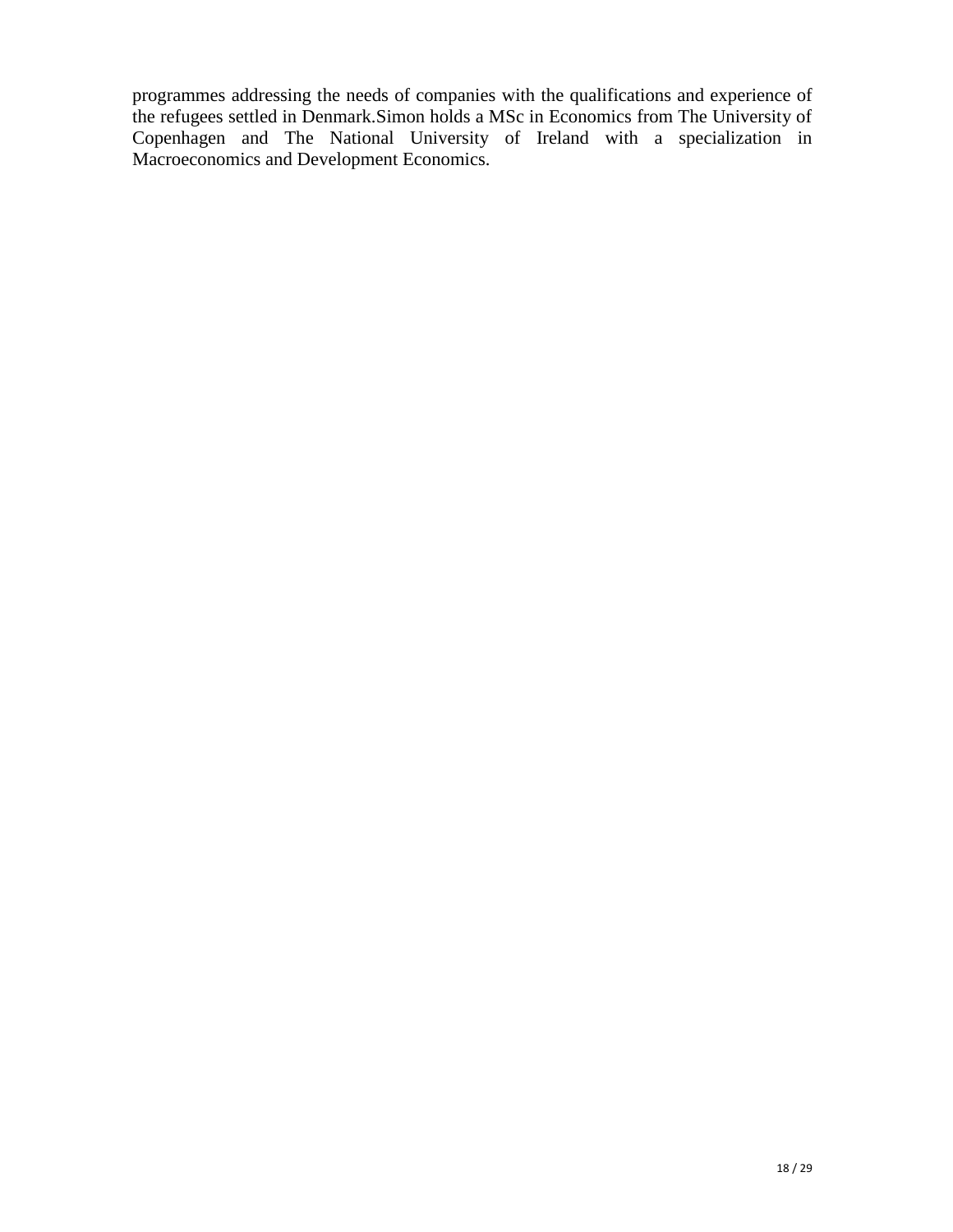### <span id="page-22-0"></span>PALLISER FURNITURE

# PALLISER FURNITURE'S EXPERIENCES WORKING WITH REFUGEES IN CANADA & MEXICO – A LEARNING JOURNEY

By Art DeFehr, CEO, Palliser Furniture;

Florian Hoepfner, Durable Solutions Officer;

Regina María Saavedra, Associate Durable Solutions Officer, UNHCR Mexico

*Presented at the workshop on the role of the private sector in economic integration of refugees (Paris, June 11-12, 2019)* 

In the past, migrants arrived in Mexico seeking economic opportunities or to be reunited with their family in the USA. In the last few years, however, an increasing number of people are fleeing Central America with the intention to remain in Mexico, seeking international protection as refugees. The number of asylumseekers in Mexico in 2018 rose 103% in comparison to 2017, from 14,596 to 29,623 and the upward trend is likely to continue. The majority of asylum-seekers arrive to Mexico from Honduras, El Salvador and  $-$  to a lesser extent  $-$ Guatemala through the southern border, the most common reception point being Tapachula, Chiapas. Chiapas has the highest poverty rate in the country and less than 30% of jobs are in the formal sector.

In response to the increasing arrivals of migrants and refugees as well as the limited economic opportunities and security conditions in these southern border areas, the United Nations High Commissioner for Refugees (UNHCR) has implemented and is looking to scale up a local integration program with private sector companies in Mexico. The program relocates asylum-seekers and refugees from southern Mexico to central and northern states, where there are

greater opportunities for social and economic inclusion due to a booming industrial sector.

Palliser Furniture has participated in the local integration program as an employer. Through this experience, both Palliser and UNHCR have identified the need to better prepare potential candidates for work in Northern Mexico with training and orientation, based on business needs. Palliser's experiences in Canada, where it has a long and rich history of working with newcomers and immigrants. In 2019, UNHCR and Palliser are planning on expanding on their current collaboration, drawing on good experiences and practices from both organizations to develop a more efficient and effective program (both for asylum-seekers and refugees as well as for participating companies).

The local integration programme has the objective of integrating people with international protection needs into formal employment as soon as possible, allowing them to participate in the local economy as workers, consumers, tax-payers and contributors to social security, while ensuring their access to decent work and a sustainable income.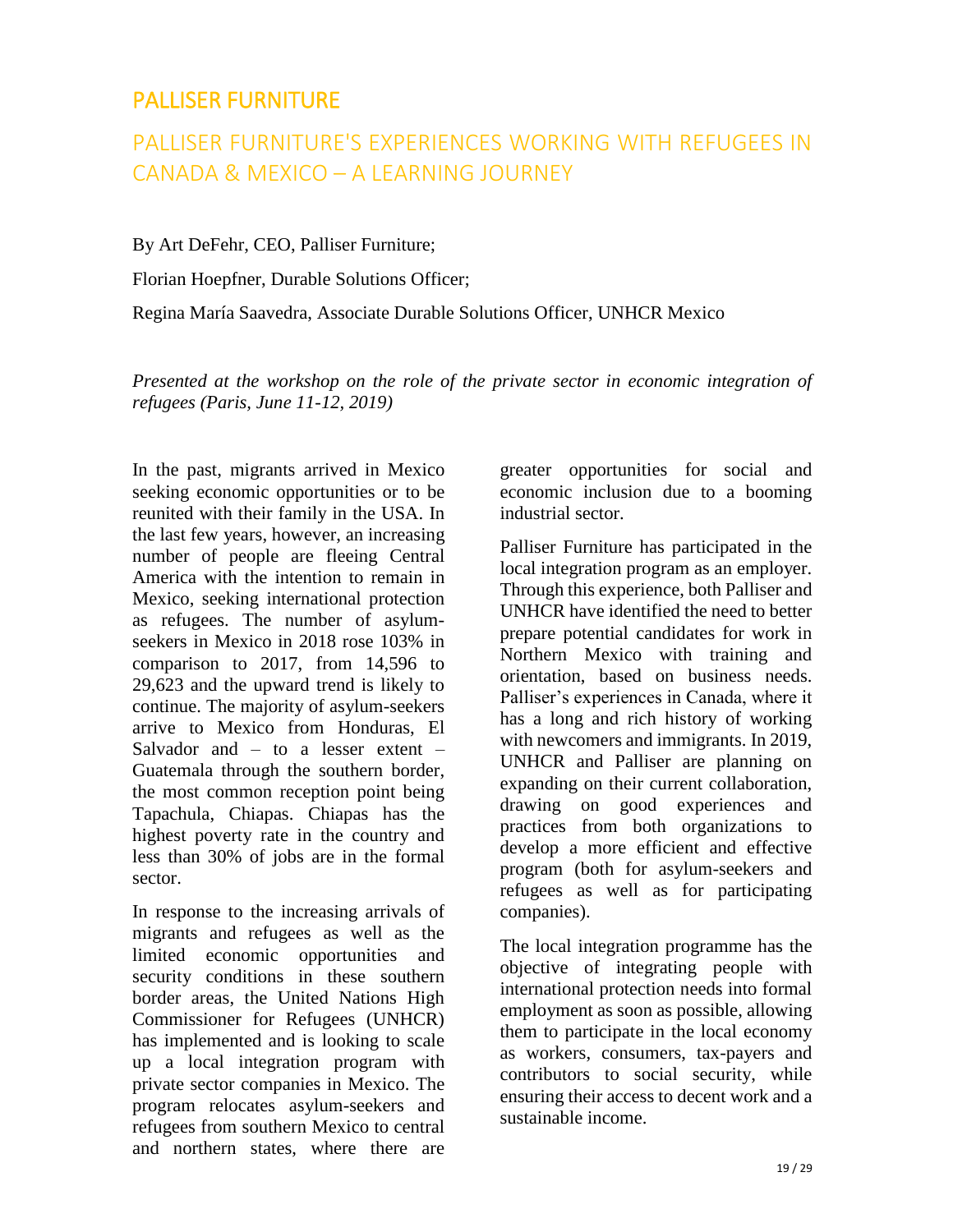Since August 2016, UNHCR has relocated and supported over 1,926 asylum-seekers and refugees to Saltillo, Coahuila; Guadalajara, Jalisco; and Monterrey, Nuevo León through the local integration programme. 50% of the existing participants are from El Salvador, 36% from Honduras, 7% from Guatemala, 3% from Venezuela, with the balance from Colombia and Nicaragua.

The program also has the potential to provide benefits to the companies who employ refugees. There is a constant and growing demand for labour in these industrialized cities of Mexico, in addition to high turnover rates of local employees. Companies spend considerable time and resources hiring staff and training them for their jobs. This cost is increased with staff leave their jobs after a few weeks or months. Companies are looking for solutions and this challenge is recognized as a significant barrier to greater economic and social development that companies and state actors want to solve. An integrated and stable work force in the north would help companies met their labor needs and a diversified and committed workforce of new arrivals will help the integration of these newcomers and the creation of stronger communities.

UNHCR has worked with 42 employers, from large, medium and small companies. Of the nearly 2,000 persons relocated to Saltillo, the largest employers are industrial manufactures facilities including MABE and Lennox. Palliser Furniture hopes to increase the number of refugees employed through the programme. Smaller numbers of participants work at Al Super supermarket a local hotel and by the end of 2018, four refugees had secured additional income through UBER.

UNHCR supports asylum-seekers and refugees with capacity-building, humanitarian assistance, psychosocial and legal support including for migratory

documentation on the southern border, where potential participants of the local integration program are identified. Participants are supported with transportation via bus to Saltillo, Guadalajara and Monterrey (depending on their profile), where they are then provided temporary housing, a one-off cash grant for the first month's expenses, and orientation to help them settle in in their new city. During the first week in the program, UNHCR connects participants with education and employment opportunities. UNHCR then provides follow-up counseling and supporting through bimonthly household visits to participants over the course of one year. Eligible participants are also supported with family reunification and after two years of permanent residence in Mexico, naturalization. The local integration program has been a success due to the collaboration with state and municipal government, civil society partners, and the private sector.

The program is also made possible by the favorable legal framework in Mexico for asylum-seekers and refugees. People recognized as refugees by the Mexican Government have the right to permanent residency, which ensures their economic, social and legal rights in Mexico including the right to work. However, before being recognized as refugees, there are some important challenges for asylum-seekers during the asylum procedure. Asylum-seekers can apply for a Visitor's Card for Humanitarian Reasons, which grants the right to engage in remunerated activities (without this card, they do not automatically have the recognized right to work). By law, they must remain in the state where they applied for asylum until the procedure is completed (in practice, this may take around four months). Due to this context, when the local integration program began in 2016, UNHCR focused on supporting asylum-seekers in Chiapas through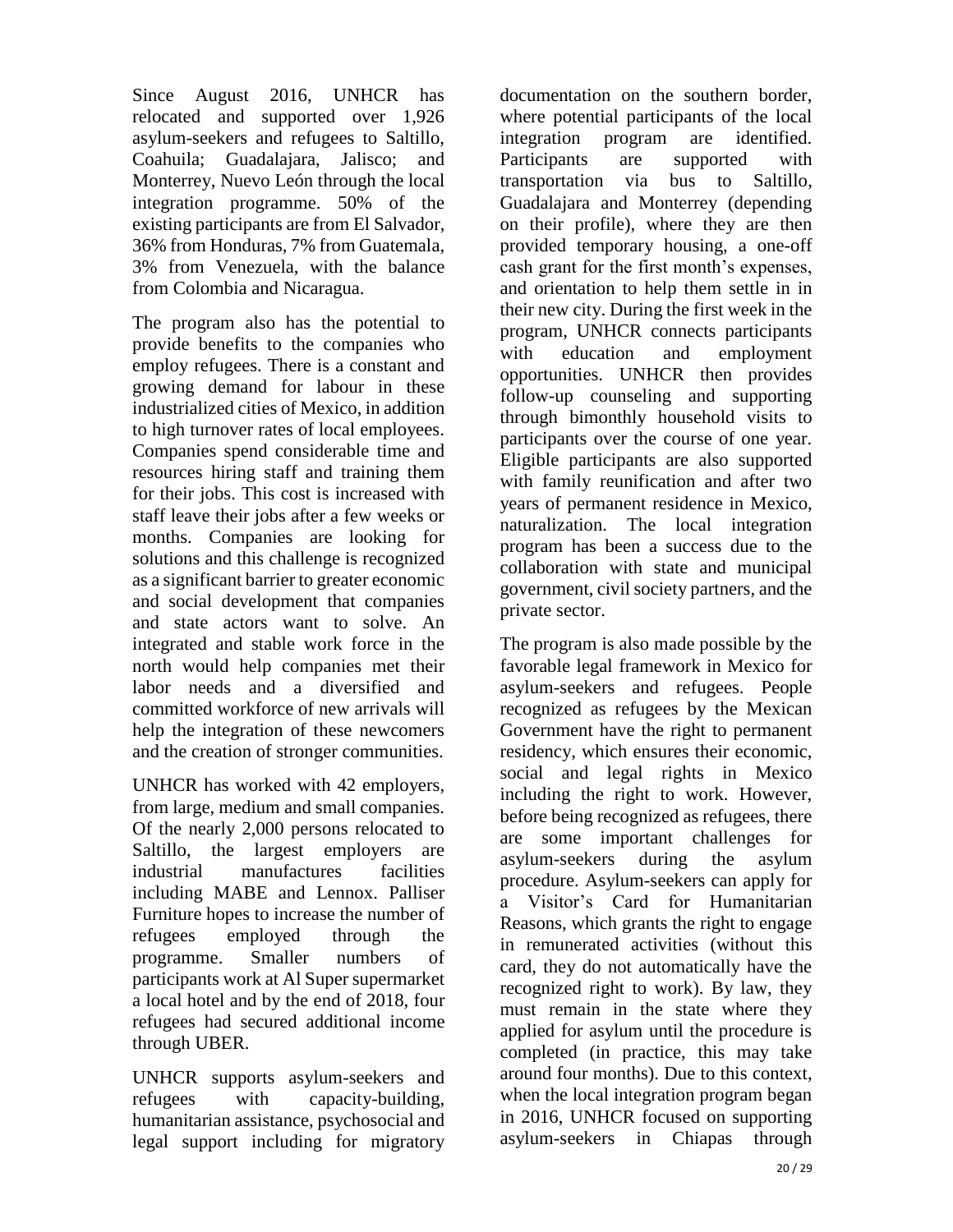humanitarian assistance and other support, and relocating recognized refugees once they completed the asylum procedure. However, over time (and particularly in response to the caravans that have been arriving since 2018), there has been increasing cooperation with the government to ensure access to documentation and freedom of movement to the population. UNHCR is now relocating asylum-seekers with Visitor's Cards for Humanitarian Reasons, which will speed up their local integration process while they continue their asylum process in Saltillo, Guadalajara and Monterrey. This is of great impact to the population, who previously would have had much more time out of the workforce and therefore a more difficult time integrating once recognized as refugees.

In terms of challenges, corporate partners have identified that staff retention is a problem, with both Mexican nationals and relocated asylum-seekers frequently changing jobs. UNCHR has been evaluating the conditions and reasons for turnover within the asylum-seeker and refugee population, as successful integration implies that relocated people have the skills to succeed in their work. Most Central Americans have not worked in a formal wage-earning job, in particularly in the industrial sector where there are strict working hours and expectations. Psychosocial support as well as child care options, transportation, meals, and other benefits can contribute to retention of participants.

Since 2016, UNHCR has relocated nearly 2,000 asylum-seekers and refugees to Saltillo, Guadalajara and Monterrey (38 in 2016; 114 in 2017; 516 in 2018; and 1,258 in 2019). UNHCR plans to continue expanding the program, with a target of 3,700 people relocated in 2019. Based on UNHCR monitoring, 86% of those relocated remain in Saltillo. Another 10% have moved to another city in Mexico (where they have family members or have

found other labour opportunities), and 4% have presumably left the country (several with family ties in the United States). After one year in the program, almost 60% of the refugees have graduated out of poverty (earning an income above the national poverty line). All working-age adults have been linked with job opportunities, 91% of working adults have social security, and all school-aged children have been enrolled in school. Three refugees have been supported with University-level education. Four participating families will qualify in 2019 for a government-subsidized housing credit scheme and are planning to become home-owners. Impact is measured through a questionnaire that is applied during bimonthly household visits.

The goal is also to replicate the model in other spaces and to improve the population's integration into the local workforces. The sustainability of the program depends on the involvement of new actors, including the private sector to improve the employability and retention of participants. The training and orientation program that UNHCR and Palliser are planning to implement needs to be further defined and developed in order to help asylum-seekers and refugees adapt to industrialized work. This training needs to take into consideration the trauma and stress that asylum-seekers and refugees have experienced and continue to suffer. The program also needs to address work in factories, with structured hours and repetitive tasks; the working culture and environment; and the benefits of formal employment. Post-relocation, UNHCR and Palliser will work together to evaluate the current system of postplacement monitoring, follow-up support, mentorship and benefits provided by employers to ensure that the relocated population flourish in their new environment. Increased involvement of employers such as Palliser is essential to ensure that the model works for the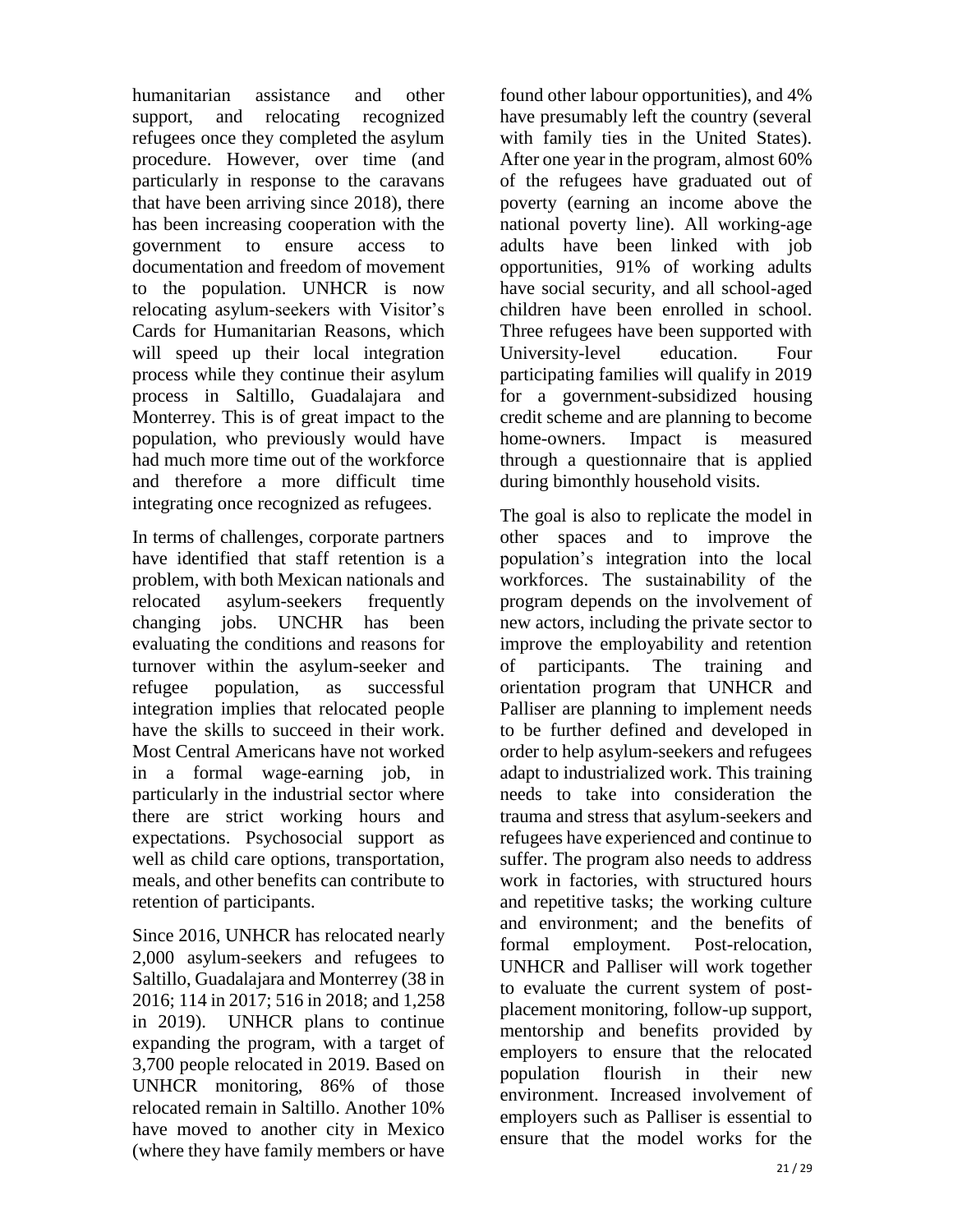private sector, providing a benefit to the participating companies and the local economy.

In the long-term, ongoing collaboration with the government will also be essential to ensure sustainability and scale of the program. Increased participation of the<br>Mexican Refugee Commission Commission

(COMAR) and the Ministry of Employment (specifically the National Employment Service) could help transform the program into a public policy that benefits refugees, migrants and the local population alike through job matching and relocation programmes nation-wide.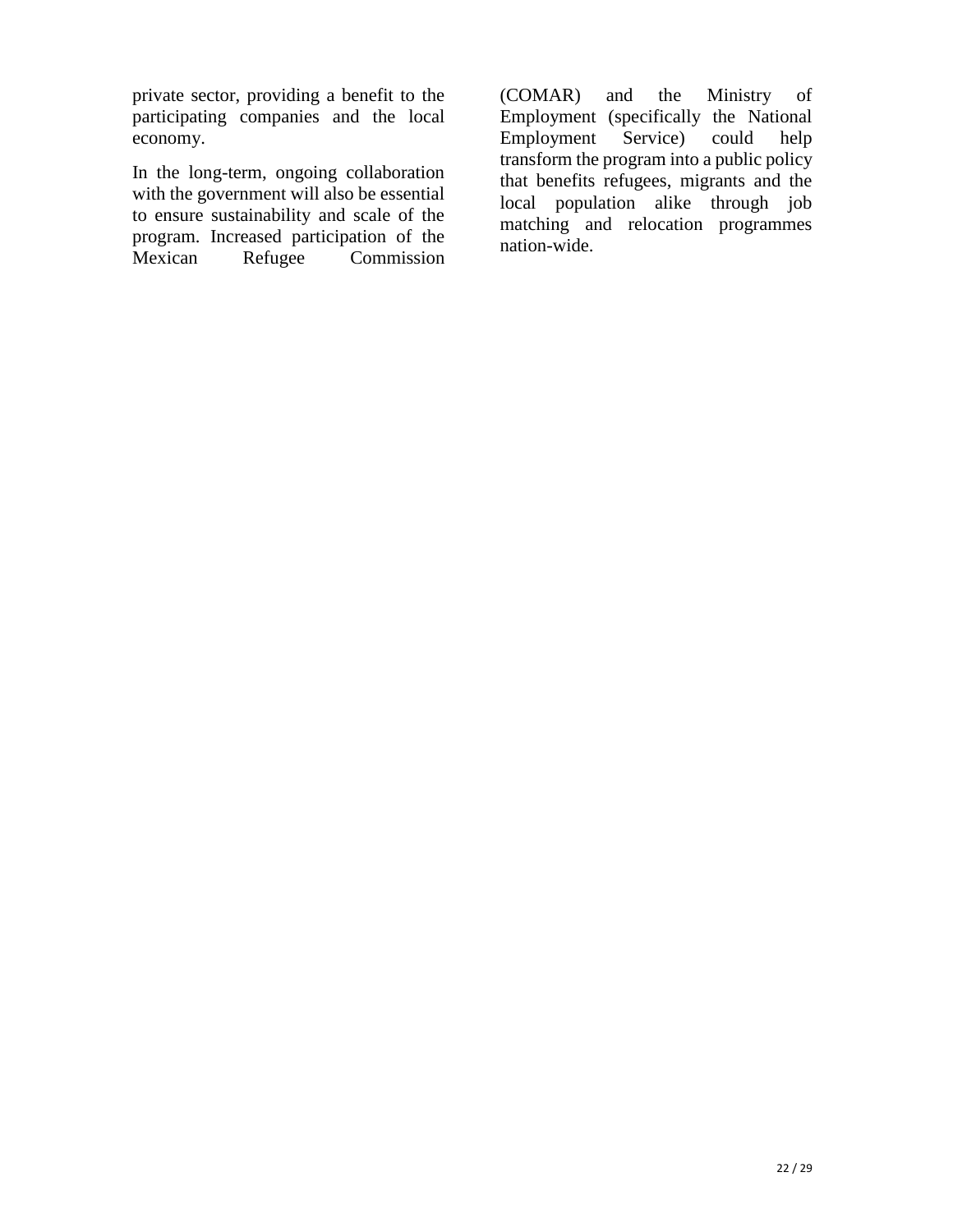## <span id="page-26-0"></span>THE DANISH FOUNDATION FOR SOCIAL RESPONSIBILITY

NEIGHBORHOOD MOTHERS – WOMEN IN JOB

By Thit Aaris-Høeg, CEO, The Danish Foundation for Social Responsibility

*Presented at the workshop on the role of the private sector in economic integration of refugees (Paris, June 11-12, 2019)* 

Public finances are under pressure, and there is a great need to rethink both the development and financing of new welfare models. In Denmark, many refugee and immigrant women live in isolation, without contact with the public system, without networks outside the family and without job and education. Several of these are also exposed to domestic violence or negative social control. This affects not only the woman but the whole family and the Danish society. A Danish study points out that up to 80,000 refugee and immigrant women in Denmark need a Neighborhood Mother.

In the Danish Foundation for Social Responsibility, we help refugee and immigrant women through our peer to peer program "Neighborhood Mothers" to become part of the Danish society, so that we can improve their and next generation's opportunities to become well integrated and self-supporting. We work with empowerment, family structure, health, cultural differences, education gap and job preparation.

The initiative is run professionally in the Danish Foundation for Social Responsibility and is supported by 800 volunteers (Danish-speaking immigrant women) organized in local communities across the country.

The initiative acts as a social enzyme between the public, private and civil society and cooperate with the municipalities, the state and the private

companies and the initiative has both human and socio-economic perspectives.

We have worked with our concept "Neighborhood Mothers" for the last ten years and therefore we have in-depth knowledge of the target group. For the past two years, we have worked purposefully to build a social impact bond, which must specifically get the women into work. We aim to start this program in as many municipalities as possible 1/9 2019.

The concept "Neighborhood Mothers" itself was developed, on the basis of a request from the Danish Ministry of Integration.

Our goal was to create a communitybased program that was driven primarily by volunteers. We wanted our education and training to allow the women to participate actively in their communities, get in touch with the public system, get closer to jobs and education, and not least enable them to help other women who come to the country. We work according to the following model: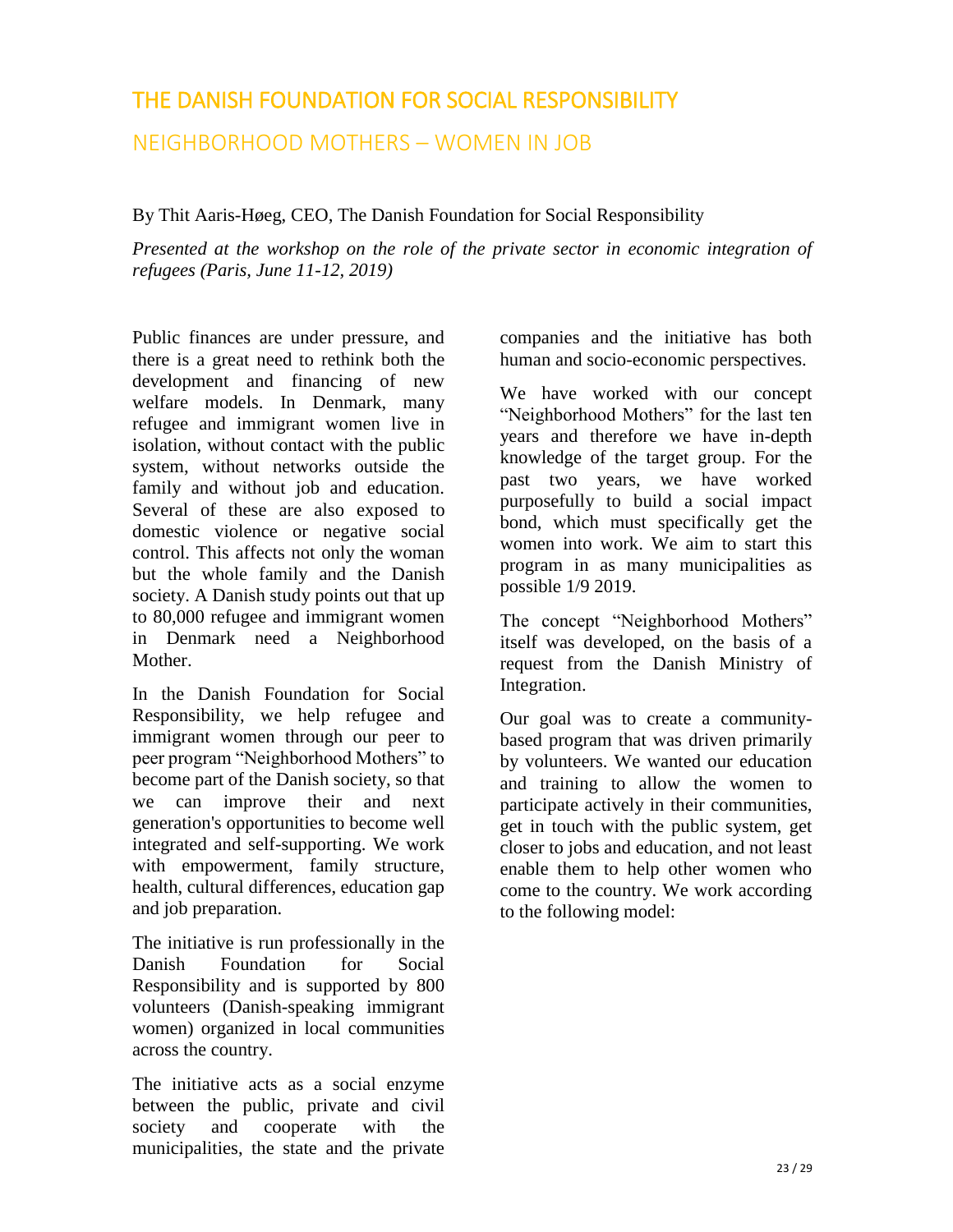

Building up the personal foundation for the vulnerable women through empowerment:

- Building up network  $-$  social and professional
- Building up knowledge about society
- Encouraging the women to take action
- Creating safe spaces for reflection Reflection on all kinds of dilemmas due to be a woman, a mother and a citizen.

It is the secretariat of the Danish Foundation for Social Responsibility who educates and train the women and subsequently it is also the secretariat that is the back office for all the local associations that carry out the daily volunteer work.

From the start, the biggest challenges have been to recruit volunteers and to make the local associations work independently. However, this is exactly what we have become super good at - after 10 years. Our Neighborhood Mothers are now organized in 50 associations in 30 municipalities and they speak together in addition to Danish - 56 different languages.

In our social impact bond job program, it is the Danish Foundation for Social Responsibility that builds a bridge between the companies, the municipality, the women and the investors. The job program is based on the Neighborhood Mothers´ basic education, which, however, has been expanded with joboriented teaching and internship. In addition, anchoring and retaining the women is ensured through the voluntary concept that job seekers become part of locally.

The biggest challenge in the job program has been the municipalities' willingness to invest. Not because there is no money for it or because they do not think the program is good, but because they find it difficult to understand the thinking behind social investment, and also think it is a bit difficult. One of the biggest barriers is that the savings occur in one department in the municipality but must be paid from another.

Social investments as a concept and method is new in Denmark, and most municipalities are still talking about the social investment programs as an expense instead of as a saving. Many municipalities also do not understand the idea that an investor runs the financial risk for them. They are accustomed to taking